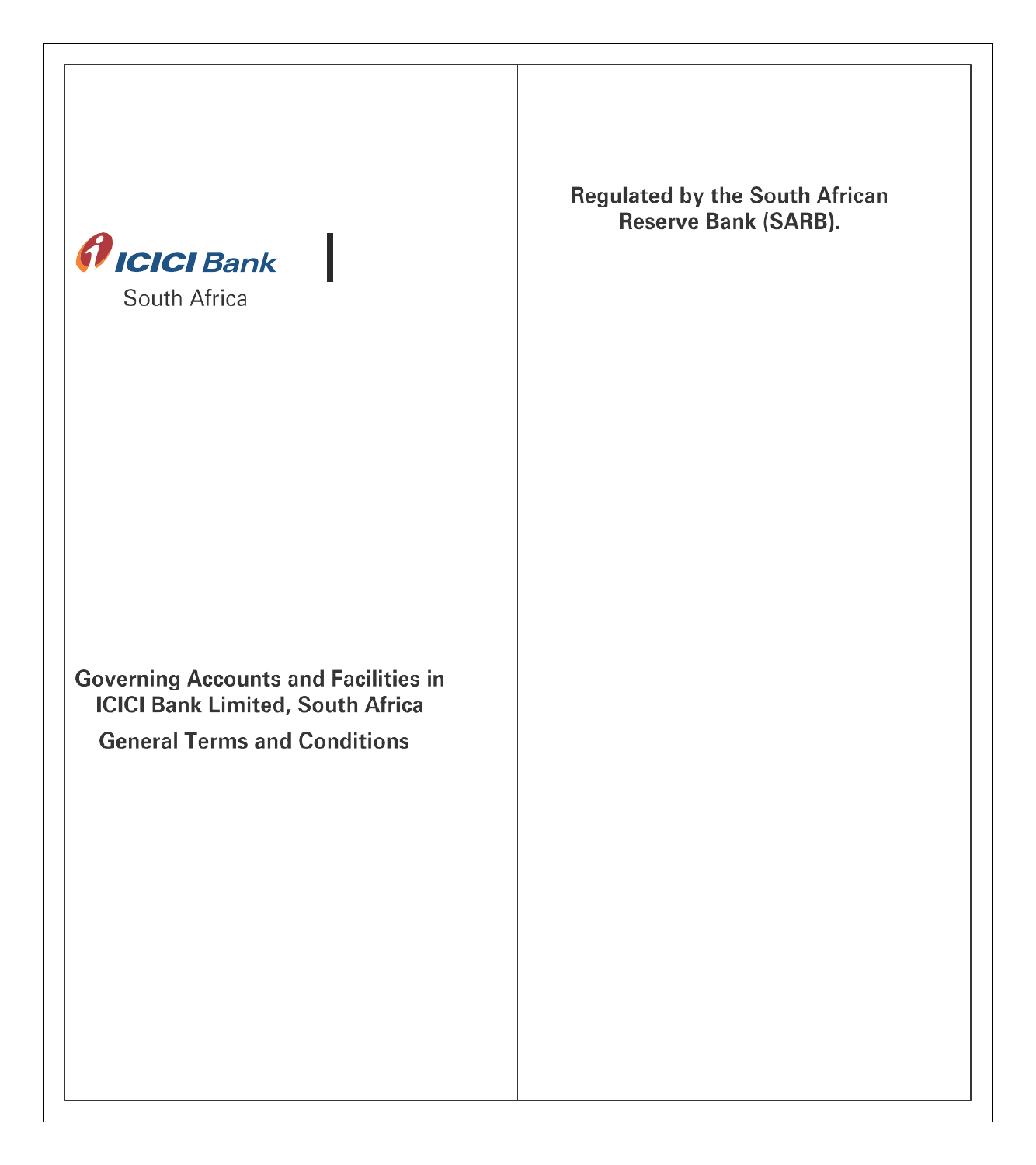# I. General Terms and Conditions Governing Accounts and Facilities

These General Terms and Conditions Governing Accounts ("Terms") of ICICI Bank Limited, South Africa branch ("Bank") contain the terms and conditions applicable to:

(a) the establishment and operation of accounts with the Bank, which may be opened from time to time by the Customer with the Bank; and

(b) the provisions of the Facilities by the Bank to the Customer.

These Terms shall be read in conjunction with the relevant application(s) or forms including Account Opening Form(s) of the Bank and the relevant Deposit Confirmation Advice, Deal Confirmation Advice or Facility Confirmation Advice, as the case may be, the terms of which are incorporated herein by reference. If the Bank, in its sole discretion, agrees to grant the request in accordance with the relevant Application(s) or Account Opening Form(s), the Bank shall book the relevant transaction and send a Deposit Confirmation Advice, Deal Confirmation Advice or Facility Confirmation Advice, as the case may be, to the Customer.

In the event of inconsistency between these Terms, the terms and conditions in the relevant Application(s) or account opening form(s) and the terms and conditions in the relevant Deposit Confirmation Advice, Deal Confirmation Advice or Facility Confirmation Advice, as the case may be:

(a) the terms and conditions in the Application(s) or Account Opening Form(s), as the case may be, shall prevail over the Terms; and

(b) the terms and conditions in the Deposit Confirmation Advice, Deal Confirmation Advice or Facility Confirmation Advice, as the case may be, will prevail over the terms and conditions in the Application(s) or Account Opening Form(s), as the case may be

The Customer shall apply to the Bank in the prescribed form for opening and operation of the Account and / or availing of the Facility. By applying for opening the Account and / or availing of any Facility from the Bank, the Customer acknowledges that he / she/ they has / have read, understood and accepted all terms and conditions of the Bank contained in these Terms.

These Terms form part of the agreement between the Customer and the Bank.

Banking and financial services carried out by the Bank in South Africa, are provided within the ambit of the Bank's South African regulatory licenses and/or authorisations, including as: -

- 1. a branch of a foreign bank under the Banks Act, 1990
- 2. an authorised dealer under the Currency and Exchanges Act, 1933 as read with the Exchange Control Regulations;
- 3. a credit provider under the National Credit Act, 2005
- 4. a financial services provider under the Financial Advisory and Intermediary Services Act, 2002.

#### Interpretation:

Unless the context requires otherwise, the following expressions shall have the following meanings in these Terms:

"Account" means any account of the Customer with the Bank including without limitation Term Deposit Account, Current Account, Call Deposit Account, Floating Rate Deposit Account and any other accounts which may be made available by the Bank from time to time;

"Account Holder" or "Customer" means any person / entity / organization holding an Account with the Bank and, where there is more than one such person, shall be construed, as the context requires, to any, all or each of them;

"Account Opening Form" means the account opening form and relationship opening form for opening of any Account/relationship;

"Business Day" means a day on which banks are open to the general public for business in South Africa, excluding Saturdays, Sundays and public holidays;

"Clearing Day" means any Business Day excluding Saturdays, Sundays and public holidays;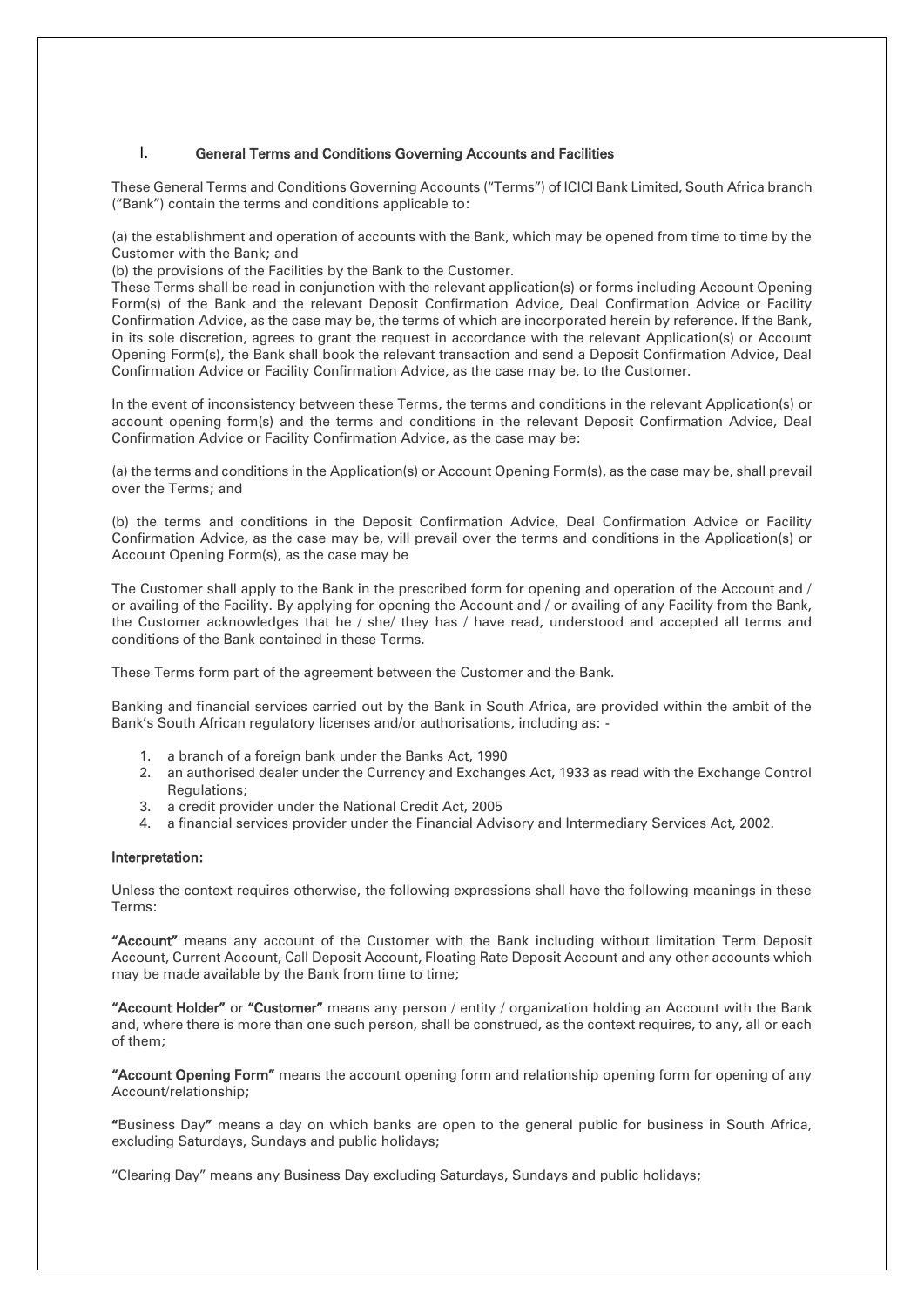"Deposit Confirmation Advice" or "Deal Confirmation Advice" or "Facility Confirmation Advice", in relation to Accounts and the Facilities, means the account or facility confirmation advice sent by the Bank to the Customer in connection with the relevant account or Facility containing the final commercial terms and conditions for the relevant account or Facility as approved by the Bank, which shall be final and binding on the Customer;

"SARB" means the South African Reserve Bank;

"SARB Regulations and Rulings" means the provisions of the Exchange Control Exchange Regulations 1961 and the Exchange Control Rulings, Manual and Circulars issued by the SARB and amended or modified from time to time;

"Facility(ies)" means the secured / unsecured loan facility(ies) granted or to be granted by the Bank from time to time;

"PIN" means a personal identification number issued by the Bank to the Customer to operate the Account by means of an ICICI Bank ATM card or through the use of any of the Electronic Services or other services which the Bank may notify the Customer of;

"Quarter" means a financial quarter of 3 months i.e. April – June, July – September, October – December, January – March in any financial year;

"Services" means the services provided by the Bank in connection with the Account and more particularly described in these Terms; and

"Terms" means these General Terms and Conditions Governing Accounts and Facilities, as from time to time amended, modified, supplemented and varied.

All references to the singular include the plural and vice versa and the word "includes" should be construed as "without limitation".

Words importing any gender include the other genders.

Reference to any statute, ordinance or other law includes all regulations and other instruments and all consolidations, amendments, re-enactments or replacements for the time being in force.

All headings, bold typing and italics (if any) have been inserted for convenience of reference only and do not define limit or affect the meaning or interpretation of these Terms.

Words "ICICI Bank", "Bank", refer to ICICI Bank Limited, South Africa, having its branch office at 3rd Floor, West Building, Sandown Mews, 88 Stella Street, Sandton, 2196, Johannesburg.

### 1. Establishing a Relationship

1.1 A Customer desiring to open any Account or availing for itself of any banking facilities in respect of the Account/s from the Bank must execute such agreements / forms (including the Account Opening Form) and provide and furnish such documents as may be required by the Bank. The documents listed in the Account Opening Form are not an exhaustive list of requirements and the Bank reserves the right to require the submission of such other documents as may be determined by the Bank on a case by case basis depending upon the nature of the relationship and any other relevant criteria as determined by the Bank.

1.2 Each relationship with a Customer will be represented by a unique Customer identification number ("Cust ID"). For example, a banking relationship in single name is different from a banking relationship in joint names. Each banking relationship is distinct and unique and hence is identified by a separate Cust ID. The Bank will allocate a distinct and unique Cust ID for each Customer.

1.3 A relationship shall be opened only when the documents submitted to the Bank are complete in all respects to the satisfaction of the Bank. Acceptance of documents by the Bank does not confer any right to the Customer to open the relationship. The Customer, is bound to furnish any further documents or rectification of the documents already submitted to the Bank as and when required by the Bank. The Bank is entitled to hold back or suspend the relationship or part or whole of the services offered / provided or to be offered or provided to the Customer till receipt of the documents or rectification as sought by the Bank.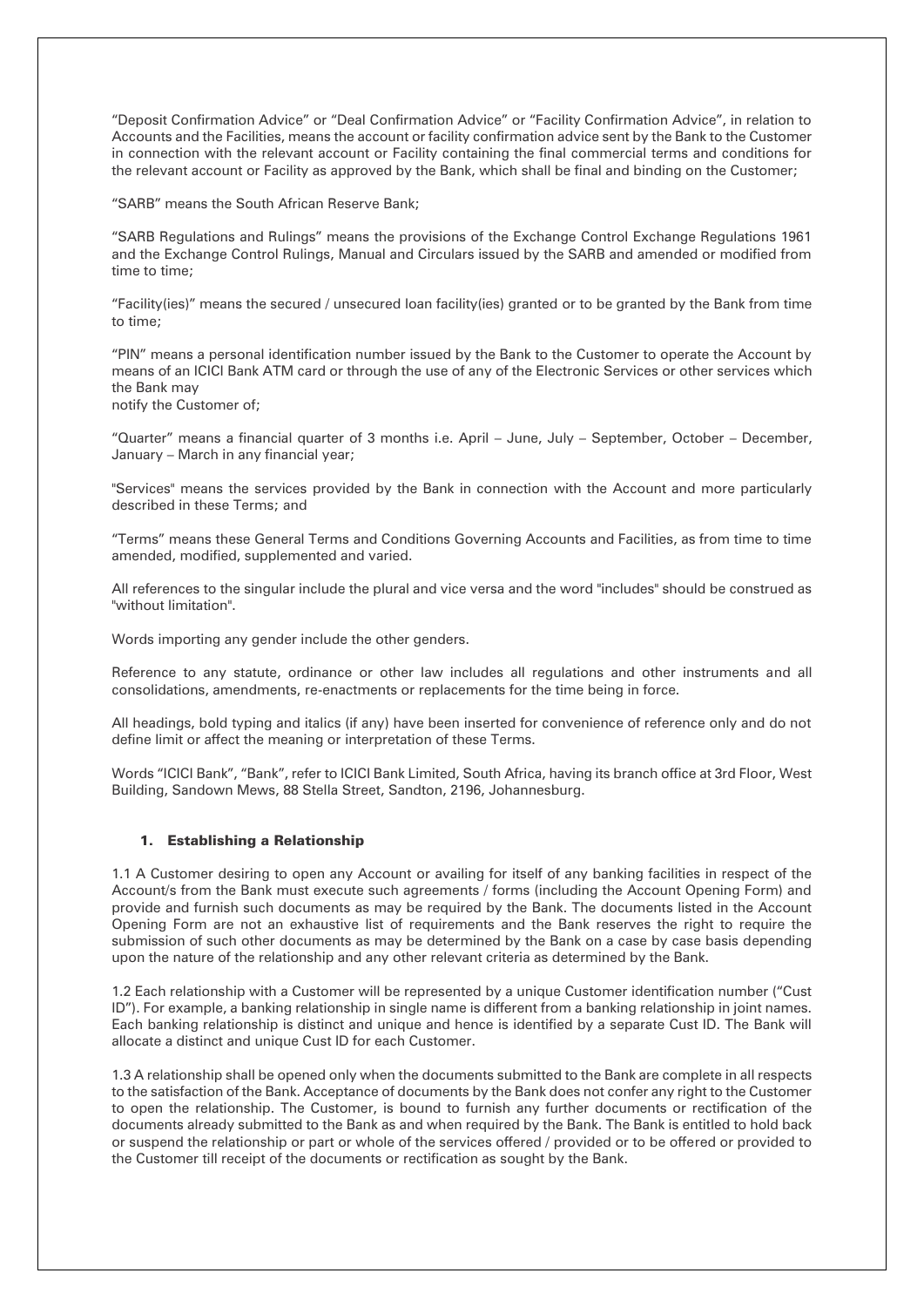1.4 Notwithstanding the following, unless otherwise provided in writing, the information provided to the Customer by the Bank does not and is not intended to constitute the financial service of advising on financial products or credit and is not

intended to influence the Customer to make a decision to select a particular financial product or an interest in a particular financial product or to enter into a particular credit facility. And the Customer acknowledges that any decision made by it to select a particular financial product or to enter into a particular credit facility is made by the client on its own or in consultation with the Customer's financial advisor and not on the basis of any recommendations or advice provided by the Bank.

## 2. Operating of Accounts

2.1 An account may be opened by:

(a) an individual in his/her own name; or

(b) two persons in their joint names. Two or more persons may be permitted to open account(s) in their joint names (subject to the discretion of the Bank, and further subject to a maximum number of joint account holders as the Bank may from time to time determine); or

(c) a company, sole trader, partnership, trust, association or other entity as may be permitted by the Bank in their respective names. The Bank may permit the opening of fiduciary accounts in the name of a trust, firm of attorneys or accountants or such other intermediaries as may be determined by the Bank.

2.2 All the accounts maintained in the sole name of an individual shall be operated by that individual only or the holder of a duly executed and valid power of attorney of such individual, and in the case of joint accounts, by both / all account holders jointly or by the specific account holder(s) as instructed by the joint account holders in the Account Opening Form, or by their holder of power of attorney and accepted by the Bank in its discretion.

2.3 In case of joint accounts, any change in operational instructions/signing conditions or any other information common to all joint holders of the Cust ID shall be given by all the joint holders, irrespective of the mode of operation / signing conditions.

2.4 Accounts in the name of a company, sole trader, partnership firm, trust, association or other entity shall be operated by the authorized signatory(ies) of the respective entities, as specified in the Account Opening Form/resolution submitted by such entity at the time of opening the account or as varied in accordance with these Terms. Changes, if any, to authorized signatories of such entities shall be recognised only upon due submission of the requisite authorisations / resolutions approving such changes, to the satisfaction of the Bank.

2.5 Unless indicated otherwise in the Account Opening Form or investment / deposit / deal facility confirmation advice, as the case may be, the Bank may send all statements of account, balance confirmation certificates, advices, updates and / or such other communications relevant or pertaining to the Cust ID to the communication address, email, fax or telephone of the Customer (including the sole holder / first joint holder in case of joint relationships provided to the Bank). Hence, the Customer (including the sole holder and / or first joint holder) is obliged to inform the Bank of any changes in the communication address / other communication details promptly. The Bank shall not be responsible for any loss, damage or consequences for wrong delivery of the above documents arising out of the Customer not informing the Bank of a change in the communication details or for any other reasons whatsoever.

2.6 The Cust ID is common for all accounts opened in the same name and capacity, in addition to a unique account number for each account. The Cust ID, once allotted, needs to be quoted when opening any further accounts or applying for any banking facilities in the same name and capacity. The Cust ID and relevant account number is to be quoted in pay-in- slips issued by the Customer and in all correspondences with the Bank.

2.7 The Customer (the trustee in case of trust accounts or the relevant intermediary in case of any other fiduciary account or the authorized signatories in case of corporate accounts) shall examine the entries in any statement of account or balance confirmation certificate that may be sent to it by the Bank and within 14 days of the date of such statement or certificate, draw the attention of the Bank to any errors or omissions. Except in cases of fraud or forgery, if no such notification is received by the Bank after the expiration of the said 14 day period, the details and information contained in such statement of account or balance confirmation certificate shall be conclusive evidence of the correctness of the contents and entries therein and be binding on the Customer or any person claiming under or through the Customer without the requirement for any further proof. The Bank does not accept any responsibility for any loss arising out of failure on the part of the Customer to examine the entries in the statements and report errors, within the aforesaid 14 day period.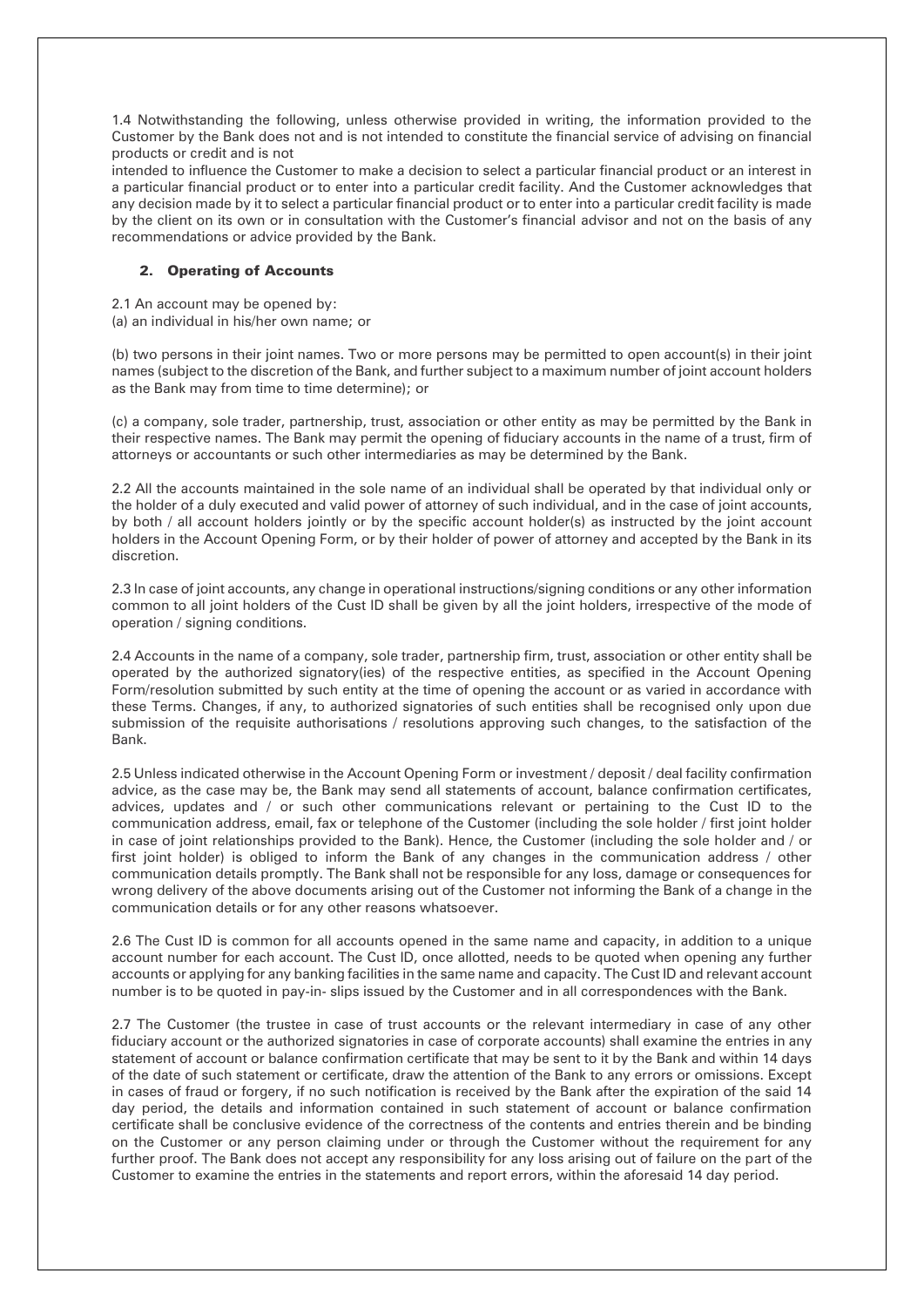2.8 A minimum deposit may be prescribed for opening any Account. A minimum average balance during a Quarter or any other prescribed period may also be required to be maintained in the Accounts. Failure to maintain the prescribed

average minimum balance will attract service fees or charges as may be stipulated by the Bank from time to time.

2.9. The Customer hereby confirms that all the information provided by the Customer to the Bank is true and correct. If there is any change to the profile of the Customer or in the information provided by the Customer to the Bank, the Customer shall immediately notify the Bank of such a change. The Bank shall not be responsible/ liable for any loss suffered by the Customer due to the Customer failing to notify the bank of such a change.

## 3. Conduct of Account

3.1 Transactions are processed during normal banking hours at the Bank.

3.2 The Bank reserves the right that if any payment instruction is required to be dishonoured due to an insufficient balance in the Account or for being in excess of any pre-determined limit or mandate, a penalty / fee or charge will be levied. Similarly, if any instrument deposited by the Customer is returned unpaid, a service fee or charge will be imposed.

3.3 No overdrawing is permissible in Accounts unless an overdraft facility has been specifically approved by the Bank.

3.4 Standing instructions (as mentioned in clause 13 below) are subject to service charges stipulated by the Bank from time to time.

3.5 The Bank has the authority to debit any Account to recover any amount credited erroneously to such Account.

3.6 The Bank, in its sole discretion may restrict the number of withdrawals from an Account.

3.7 A Customer may request a transfer of his / her Account from one branch to another branch of ICICI Bank Limited by giving a written request to the Bank. The Bank may in its sole discretion close the relevant Account and arrange to open a new Account at the other branch, subject to completion of the requisite documentation by the Customer.

# 4. Collection facility

4.1 Drafts, bills, dividend / interest warrants and other instruments issued in favour of customers may be accepted for collection on a Customer's behalf subject to service charges. The applicable fees and charges, for the purchase or collection of Instruments drawn on overseas accounts shall be notified by the Bank from time to time. The Bank does not accept any responsibility for loss, delay, mutilation or interception of the instruments in postal or courier transit. The Bank does not accept or share any responsibility for realisation of such instruments or for the genuineness, validity or correctness of the signatures or endorsements thereon. Withdrawals of proceeds of such instruments are permissible only after the Bank has received the actual proceeds into Account.

## 5. Closure of Account

5.1 The Bank reserves the right to terminate the banking relationship with a Customer or close the Account(s) at any time or for any reason after at least 14 days' prior notice to the Customer at the Customer's last known communication address, without assigning any reasons therefor and without any liability. However, the Bank reserves the right not to give any such notice where in the opinion of the Bank there exist certain exceptional circumstances which necessitate closure of Account (e.g. where the Bank has reason to believe that the Account is being used for any illegal purpose, such as criminal, terrorist or anti money laundering activities, or where the Account is required to be terminated to comply with the regulatory /statutory requirements and the like).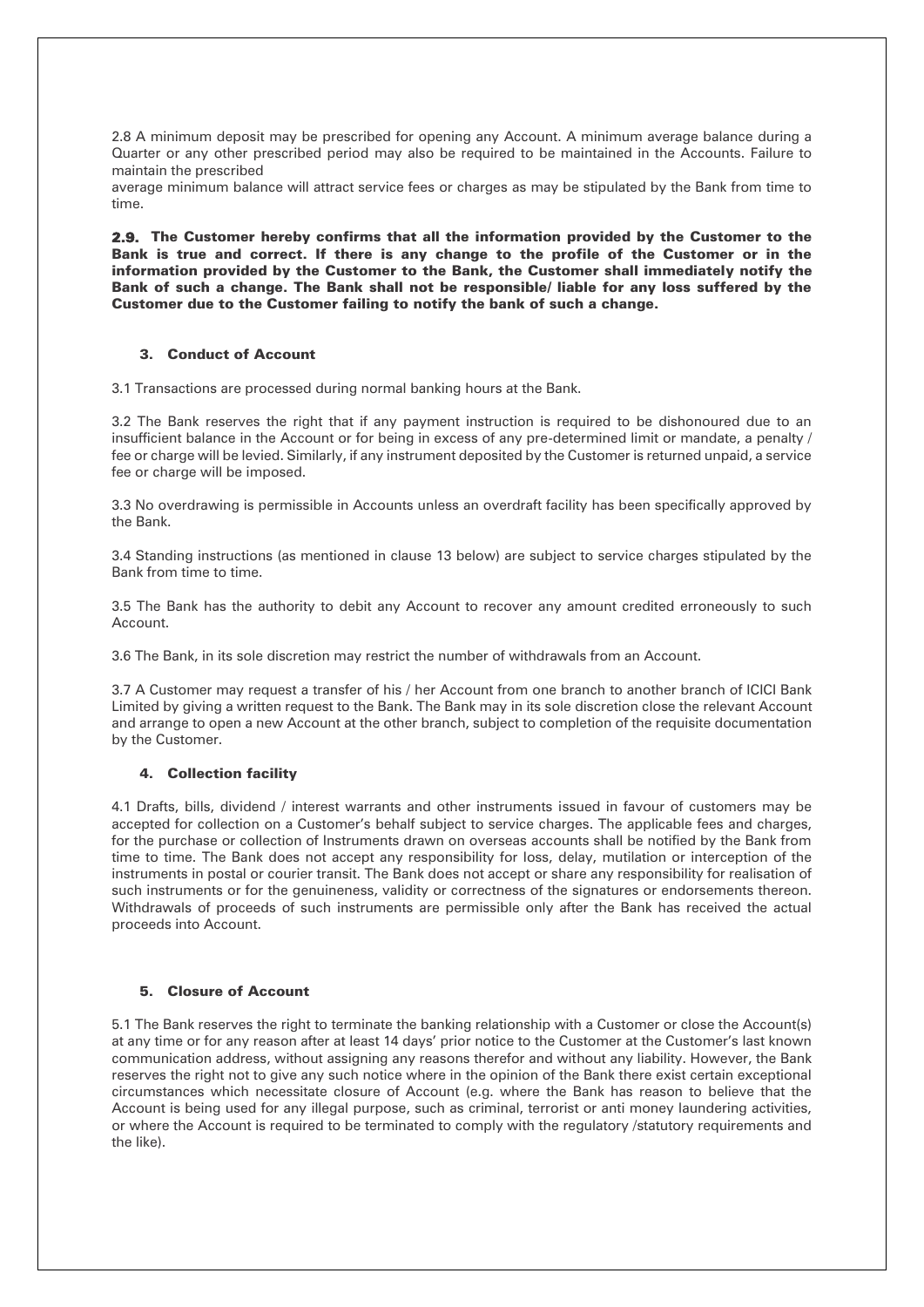5.2 The Bank may discharge its entire liability with respect to an Account which it closes by deducting a service charge as may be imposed by the Bank from time to time and mailing to the Customer's last known communication address a draft in the currency (ies) of the account without recourse to the Bank as drawer, payable to the Customer's order in the amount of the then credit balance in the Account.

5.3 The Bank further reserves the right to close or freeze the Account(s), after due notice to the Customers for reasons which may include, but are not limited to, the following: (a) Where any of the documents furnished to the Bank as proof of identity and / or address are found to be fake / forged / defective; (b) Where fraudulent / forged / fake bank drafts or any such instruments are attempted to be cleared / cleared through the Account; (c) In case a debit balance for reasons, including but not limited to, non-repayment in case of facilities offered by the Bank, where repayment is to be made through the Customer's Account; reversal of wrong credit, and the like, has been maintained for more than 90 days in the Account; (d) Improper conduct of the Account in terms of volume / type of transactions; (e) Failure of the Customer to furnish documents requested by the Bank pursuant to the Bank's policies on a timely basis; (f) For unsatisfactory conduct involving the Account. (g) In the event that the Bank receives an order to freeze the Account from the SARB, Financial Intelligence Centre (FIC) & Financial Services Board (FSB); civil and commercial courts of South Africa or any other regulator having jurisdiction; and (h) In the event that the Customer is listed on, or owned or controlled by a person or entity listed on, or acting on behalf of a person or entity listed on, any international Sanctions list.

The Customer shall be solely liable for the return / dishonouring of any instruments consequent to such closure and all costs / charges arising out of such closure / freezing of the Account(s).

Upon closure of the Account(s) for any of the reasons specified above or otherwise, the Customer shall take steps to collect the balance amount in the Account, if any, and till such time the Customer collects such amounts, the Bank reserves the right to keep such amounts in a special office account without any interest being payable on the same.

## 6. Bank's Lien and Right of Set Off

6.1 Subject to 6.2 below, The Bank shall have the paramount right of set-off and lien, irrespective of any other lien or charge, present as well as future on all the deposits held / balances lying in any accounts of the Customer, whether in single name or joint name(s), to the extent of all outstanding dues, whatsoever, arising as a result of any of the Bank's services extended to and / or used by the Customer or as a result of any other facilities that may be granted by the Bank to the Customer. The Bank is entitled without any notice to the Customer to settle any indebtedness whatsoever owed by the Customer

to the Bank, whether actual or contingent, or whether primary or collateral, or whether joint and / or several, including without limitation indebtedness under any indemnity given by the Customer to the Bank hereunder or under any other document / agreement, by adjusting, setting-off any deposit(s) and transferring monies lying to the balance of any account(s) held by the Customer with the Bank. The Bank's rights hereunder shall not be affected by the Customer's bankruptcy, death or winding-up (subject to prevailing statutory rules of insolvency).

6.2 Credit extended by the Bank may, in certain instances, be regulated under the National Credit Act, 2005 (NCA). The provisions of section 124 of the NCA will apply to the set-off of any amounts owed to the Bank under credit agreements regulated by the NCA, and will supersede any right of set-off as provided for in clause 6.1. Please consider the terms of your credit agreement in this regard (if applicable).

6.3 The Bank is further entitled without notice to the Customer to sell any of the Customer's securities or properties held by the Bank on deposit or otherwise by way of public or private sale without any judicial proceedings whatsoever and retain from the proceeds derived therefrom the total amounts outstanding to the Bank from the Customer, including costs and expenses in connection with such sale.

6.4 In addition to the Bank's rights of set-off, lien or any other right which it may at any time be entitled whether by operation of law, contract or otherwise, the Customer authorises the Bank: (a) to combine or consolidate at any time all or any of the accounts and liabilities of the Customer with or to any branch or office of ICICI Bank Limited (whether in South Africa or elsewhere); and (b) to apply, set-off or transfer at any time (without prior notice to the Customer) any credit balance (whether or not then due) to which the Customer is at any time beneficially entitled (whether singly or jointly) on any Account, in the Customer's name or jointly with any other person or persons, with any branch or office of ICICI Bank Limited (whether in South Africa or elsewhere) towards the satisfaction of any or all of the Customer's liabilities (whether such liabilities be present or future, actual or contingent, primary or\ collateral, or several or joint)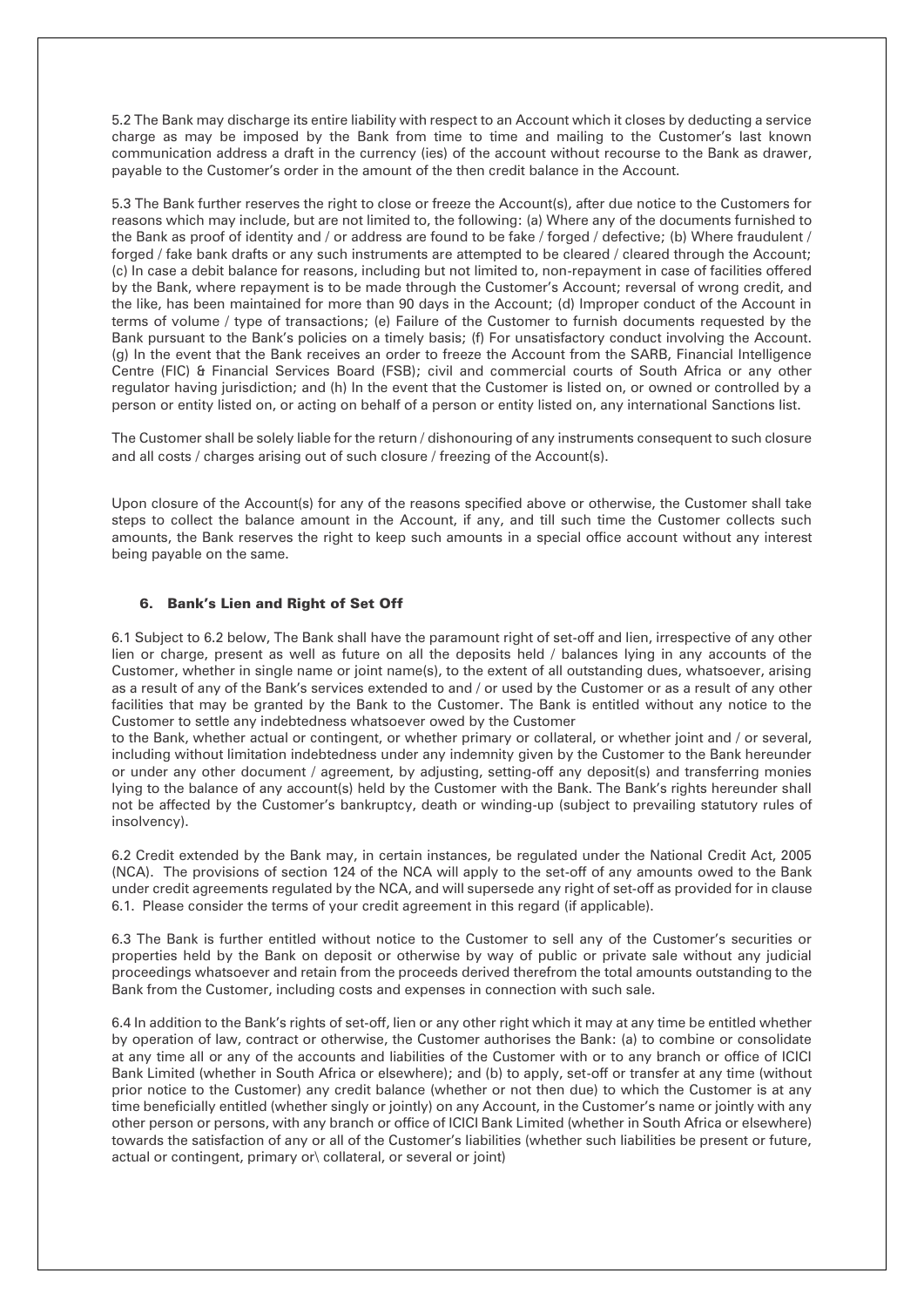under the Terms or for the Customer's account(s) or under the terms of any other facilities that may be granted by the

Bank to the Customer. For this purpose, the Bank is authorized to use all or part of such credit balance to purchase (at prevailing exchange rates determined by the Bank) other currencies as may be necessary to effect the application, provided always that the Bank shall not be under any liability to the Customer whatsoever in respect of any loss arising from any conversion of any amount from one currency to another or fluctuations in the rate of exchange for which any currency is for this purpose converted into any other currency.

6.5 In respect of a joint account, the Bank shall be entitled to set-off any sums standing to the credit of such joint account against the debit balance in other accounts which may be held by one or more holders of such joint account.

6.6 The Bank shall not be under any obligation to exercise any of its rights under this clause 6.

6.7 The above mentioned rights of the Bank are without prejudice to the obligations of the Customer to pay to the Bank when due all its indebtedness and without prejudice to any other rights that the Bank may have against the Customer for recovery of any outstanding amount from the Customer to the Bank.

6.8 The Bank shall be entitled to withhold payments out of the customer's account or dishonour the customer's instructions in case any amounts outstanding from the customer to the Bank are not paid when due and the Bank shall not be liable for any consequences of such withholding or dishonor.

# 7. Electronic Instructions

The Bank does not generally act on telephonic, faxed or other electronic instructions from the Customer. However, the Customer may authorise the Bank to execute instructions by telephone, fax and / or other electronic means of communication upon specifically indemnifying the Bank for carrying out telephonic, faxed and/or other electronic instructions in a form and manner acceptable to the Bank. The Bank reserves the right to not act on any telephonic, faxed or electronic instructions in its sole discretion. All instructions given by telephone, fax or other electronic form must be mailed in original hard copy to the Bank by the Customer on the same day of receipt by the Bank of such instruction (unless otherwise agreed by the Bank).

### 8. Indemnity and Default Interest

8.1 The Customer hereby agrees that the Customer shall, at the Customer's own expense, indemnify, defend and hold harmless the Bank from and against any and all liability any other loss that may occur, arising from or relating to the operation or use of the Account or the Services or breach, non-performance or inadequate performance by the Customer of any of these Terms or the acts, errors, representations, misrepresentations, misconduct or negligence of the Customer in performance of its obligations.

### 8.2. Subject to any law, under no circumstances shall the Bank be liable to the Customer for any indirect, incidental, consequential, special or exemplary damages in connection with the Account or the Services.

8.3 The Customer undertakes and agrees to indemnify the Bank on a full indemnity basis against all present and future stamp duties, taxes (but excluding taxation on the Bank's profits), levies, losses (direct or consequential), costs, charges, interest (both before and after judgment) expenses (including legal fees on a full indemnity basis) and other liabilities incurred by the Bank as a result of or in connection with the execution, delivery, registration, performance or enforcement of these Terms or losses and / or damages which the Bank may incur in giving effect to the Customer's instructions, including but not limited to losses, damages, costs, expenses and / or charges arising from:

- (a) the operation of the Customer's account(s) or the provision of services hereunder;
- (b) any breach of trust or other fiduciary obligation binding on the Customer;
- (c) acting on instructions or orders purportedly given by the Customer or by a person or persons who purport to have been authorized by the Customer;
- (d) acting or not acting on the basis of any information or instructions given by the Customer where, in either case, the Bank believes in good faith the information or instructions to be given in breach of any duty imposed on the Customer or in excess of powers vested in the Customer; and exercising the Bank's rights of set-off, combination, consolidation, lien or any other right. These indemnities constitute a separate and independent obligation from the other obligations contained in these Terms, shall give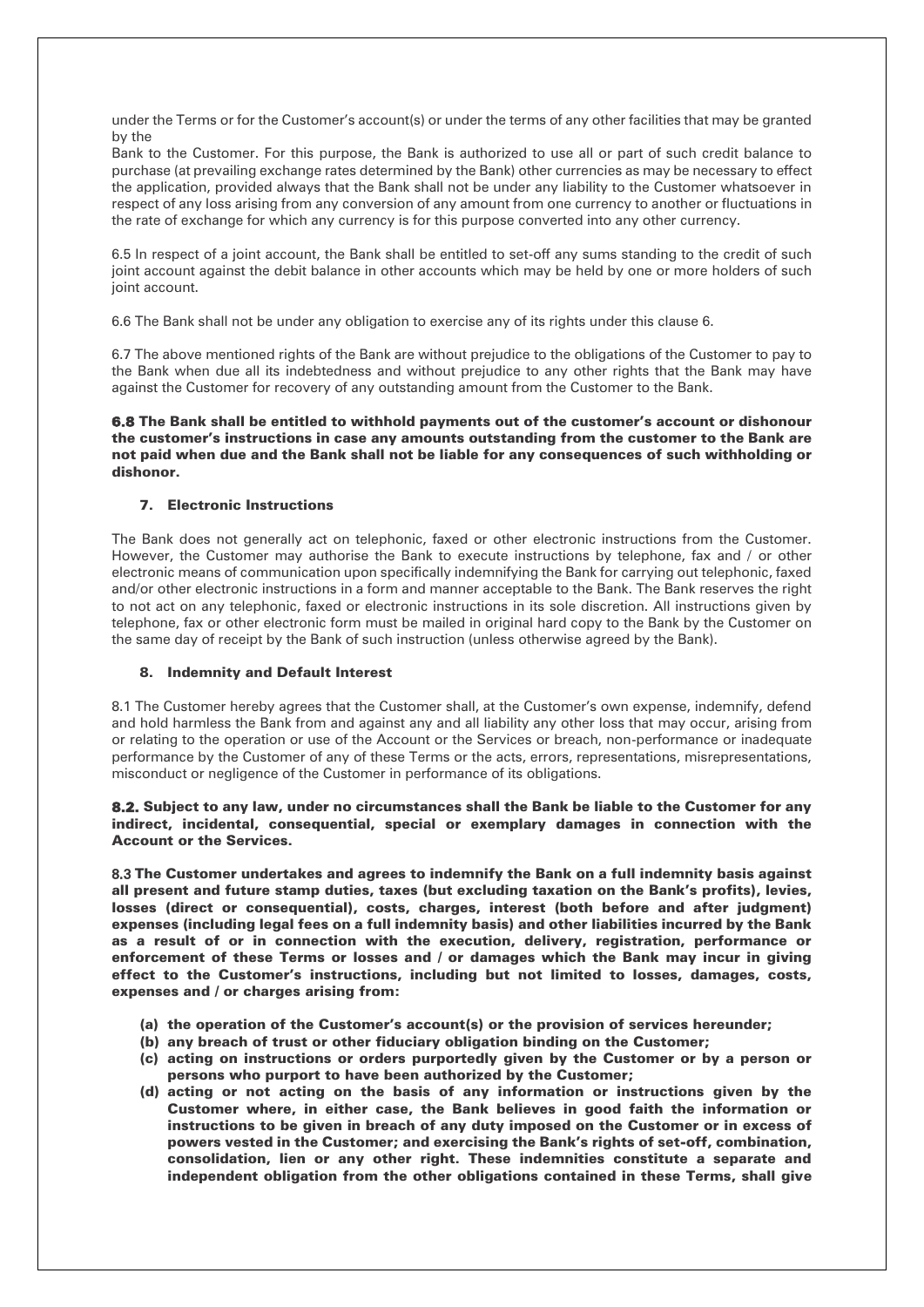rise to a separate and independent cause of action, shall apply irrespective of any indulgence granted by the Bank and shall continue in full force and effect despite any judgment, order, claim or proof for a liquidated amount in respect of any sum due under these Terms, any judgment or order. No proof or evidence of any actual loss may be required.

8.4 The Bank shall not be liable for any failure to perform any obligation contained in these Terms or for any loss or damage whatsoever suffered or incurred by the Customer howsoever caused and whether such loss or damage is attributable (directly or indirectly) to any dispute or any other matter or circumstance whatsoever; unless such loss or damage was caused by the gross negligence or wilful misconduct of the Bank.

8.5 The Customer shall indemnify the Bank as collecting banker for any loss or damage the Bank may incur or suffer by guaranteeing any endorsement or discharge on a bill or other instrument presented for collection and such guarantee as given by the Bank shall be deemed to have been given in every case at the Customer's express request.

8.6 In the event that the Bank agrees, at its sole discretion, to collect / purchase / negotiate / discount drafts, bills, dividend / interest warrants and other instruments issued in favour of the Customer ("Instruments"), in consideration of the Bank agreeing as aforesaid and / or crediting or agreeing to credit the proceeds thereof to the Customer's Account or any account and / or purchasing, discounting, negotiating or agreeing to purchase discount or negotiate Instruments from the Customer, the Customer shall indemnify the Bank against all moneys, liabilities, losses, costs, damages, demands, proceedings, claims and expenses of whatsoever nature (whether actual or contingent) including legal costs on a full indemnity basis paid incurred or suffered by the Bank under or arising from or in connection with the relevant instruments or the enforcement of the rights herein, whether or not the same results from the commission of any breach of contract or duty on the Customer's part or the part of any party to these instruments and whether or not the Bank shall have any legal right to claim or have availed itself of the Bank's legal remedies against the Customer or any party to the Instruments and notwithstanding that the Bank may have received the proceeds of the relevant Instrument whether on collection or otherwise or paid the proceeds thereof to the Customer or that the Customer has altered the Customer's position after receipt of the proceeds thereof.

8.7 The Customer shall indemnify and hold harmless the Bank at all times against all actions, proceedings, claims, losses, damages, costs, interest (both before and after judgment) and expenses (including legal costs on an attorney

and client basis) which may be brought against or suffered or incurred by the Bank in resolving any dispute relating to the Customer's account with the Bank or in enforcing the Bank's rights under or in connection with these Terms, or which may have arisen either directly or indirectly out of or in connection with the Bank performing its obligations hereunder or accepting instructions, including but not limited to, fax and other telecommunications or electronic instructions, and acting or failing to act thereon.

8.8 If any sum due and payable by the Customer is not paid on the due date, including without limitation any moneys claimed under this clause 8, the Customer shall be liable to pay interest (both after as well as before any judgment) on such unpaid sum at such rate or rates as the Bank may from time to time stipulate from the date on which payment is due up to the date of actual payment.

8.8 The Customer shall solely be responsible for ensuring full compliance with all the applicable laws and regulations in any relevant jurisdiction in connection with establishment of the Customer's relationship with the Bank and shall indemnify and keep indemnified the Bank from all actions, proceedings claims, losses, damages, costs and expenses (including legal costs on an attorney and client basis) which may be brought against or suffered or incurred by the Bank in connection with any failure to comply with any such applicable laws / regulations.

8.10 The Customer shall indemnify the Bank as collecting banker for any loss or damage which the Bank may incur or suffer by guaranteeing any endorsement or discharge on a bill or other instrument presented for collection and such guarantee as given by the Bank shall be deemed to have been given in every case at the Customer's express instruction.

8.11 The indemnities as aforesaid shall continue notwithstanding the termination of the account.

### 9. Foreign Currency

The Account(s) can only be opened by the Customer(s) in ZAR, USD, Euro, GBP or any such currencies as the Bank may stipulate from time to time.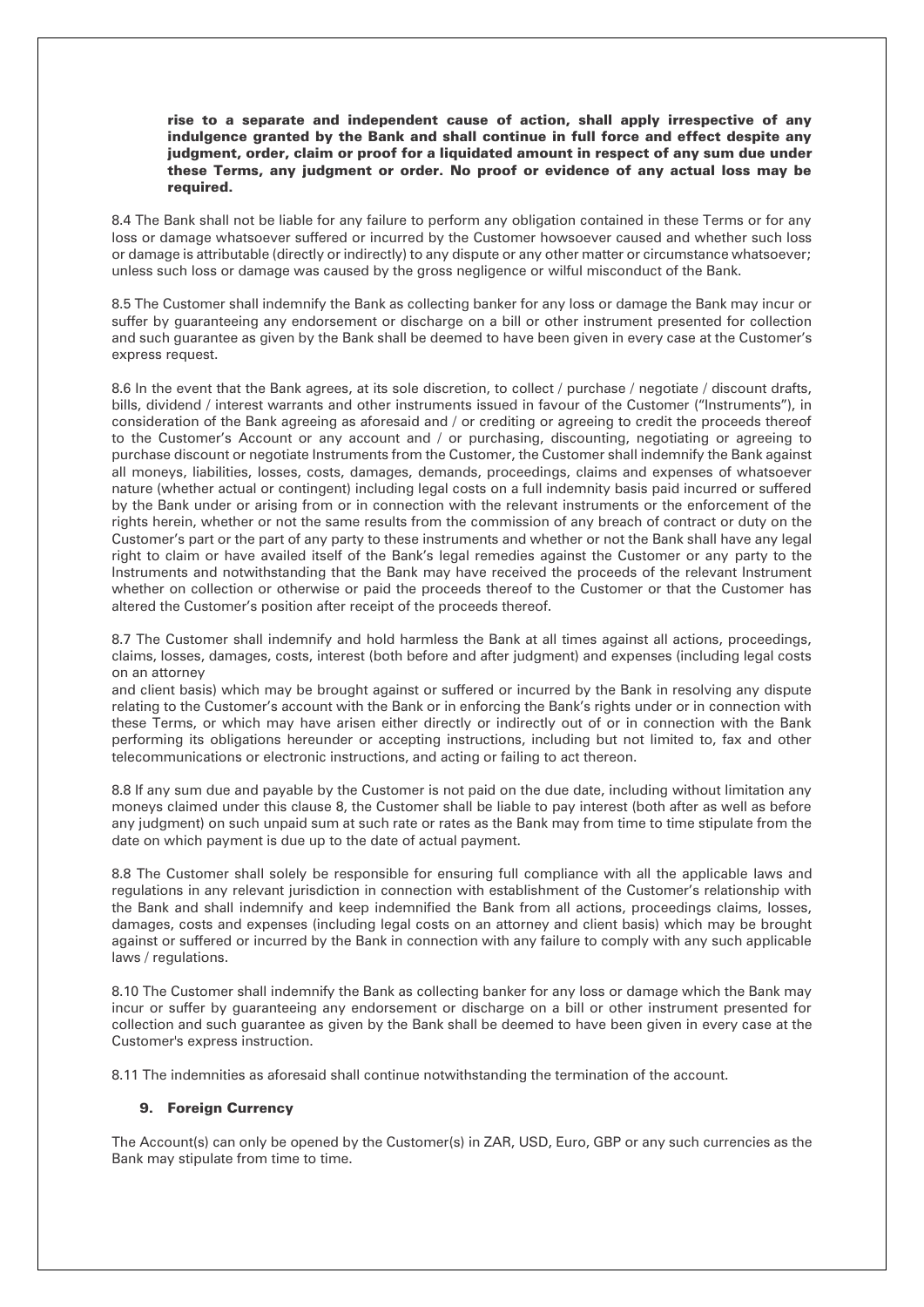### 10. No Encumbrances

The Customer shall not create or permit to subsist, any encumbrance or third party interest over or against any Account(s) without the Bank's express prior written consent.

## 11. Declaration

11.1 The products and services of the Bank entail only a relationship between the Customer and the Bank in South Africa and not with any other office or branch of ICICI Bank Limited. The Customer hereby waives any right of action against any of the other offices or branches of ICICI Bank Limited. The other branches of ICICI Bank Limited shall not in any manner be liable for any delays, losses, damages, claims or expenses of whatsoever nature arising in relation to any Customer's relationship with the Bank. The Customer further waives any claims or actions that the Customer may have against the Bank in any jurisdiction outside South Africa.

11.2 The Customers who are residents of the United States of America ("USA") hereby acknowledge that they are subject to the laws applicable for the time being in the USA and undertake to make such filings and reporting (s) as are required under the applicable laws of the USA or other relevant jurisdiction in relation to the deposit accounts with the Bank and/or any of the Indian or offshore branches of ICICI Bank Limited, including, if required, the Report of Foreign Bank and Financial Accounts to be submitted to the USA Department of Treasury. The Customer confirms that the disclosure to the authorities of any applicable jurisdiction, if required by any applicable law or order, of any information pertaining to his relationship with the Bank and/or the other branches of ICICI Bank Limited, would not constitute a violation of any applicable banking data protection laws or practices and expressly release the Bank and the other branches of ICICI Bank Limited from any liability arising from such disclosure.

11.3 The Customer hereby irrevocably undertakes that the Customer will not allow the total amount deposited with the Bank in any of the Customer's Accounts to be less than the minimum amount stipulated by the Bank from time to time.

11.4 All credit balances in the name of or held for the account of the Customer with the Bank shall be repayable and collectible only at the South Africa branch of the Bank. Accordingly, Customers shall not be entitled to approach or claim from either the head office of the Bank or any other office, branch or affiliate of ICICI Bank Limited for the repayment of monies or deposits placed with the Bank.

## 12. Communications

The Customer and the Bank agree as follows:

12.1 The Bank shall contact the Customer at the most recent address, telephone number or electronic mail address (if any) that has been provided to the Bank by the Customer. The Bank requires to be informed immediately if there is a change in name, address or electronic mail address or any other changes relevant to the account. The Customer will be responsible for any loss or damage that may occur for not keeping the Bank updated in respect of such particulars.

12.2 Unless requested to otherwise, the Bank will contact only the joint Account Holder named first in the Bank's records in respect of any legal and regulatory requirements. The first named Account Holder is responsible for passing information that the Bank sends to the other Account Holders.

12.3 In the eventuality of any communication or Account information being returned as undelivered, the Bank shall attempt to establish contact to record the reasons for the same. In case the Bank is still not able to contact the Customer, the account will be frozen after 30 days of the communication or Account information being returned as undelivered unless the Customer contacts the Bank, failing which no further Account information shall be sent to the Customer.

12.4 In certain circumstances, the Bank may be required by law to allow a third party access to a Customer's account, for example, in the event of insolvency and the appointment of a liquidator. As the sharing of access, and potentially Customer security details, in these circumstances are occasioned by law, such acts shall not be considered as a breach, by the Bank, of the security or confidentiality obligations due to the Customer.

12.5 Communications through electronic means –

(a) Documents sent by electronic means will contain all the information as a printed hard copy version with the possible exception of graphic insertions such as photographs or logotypes.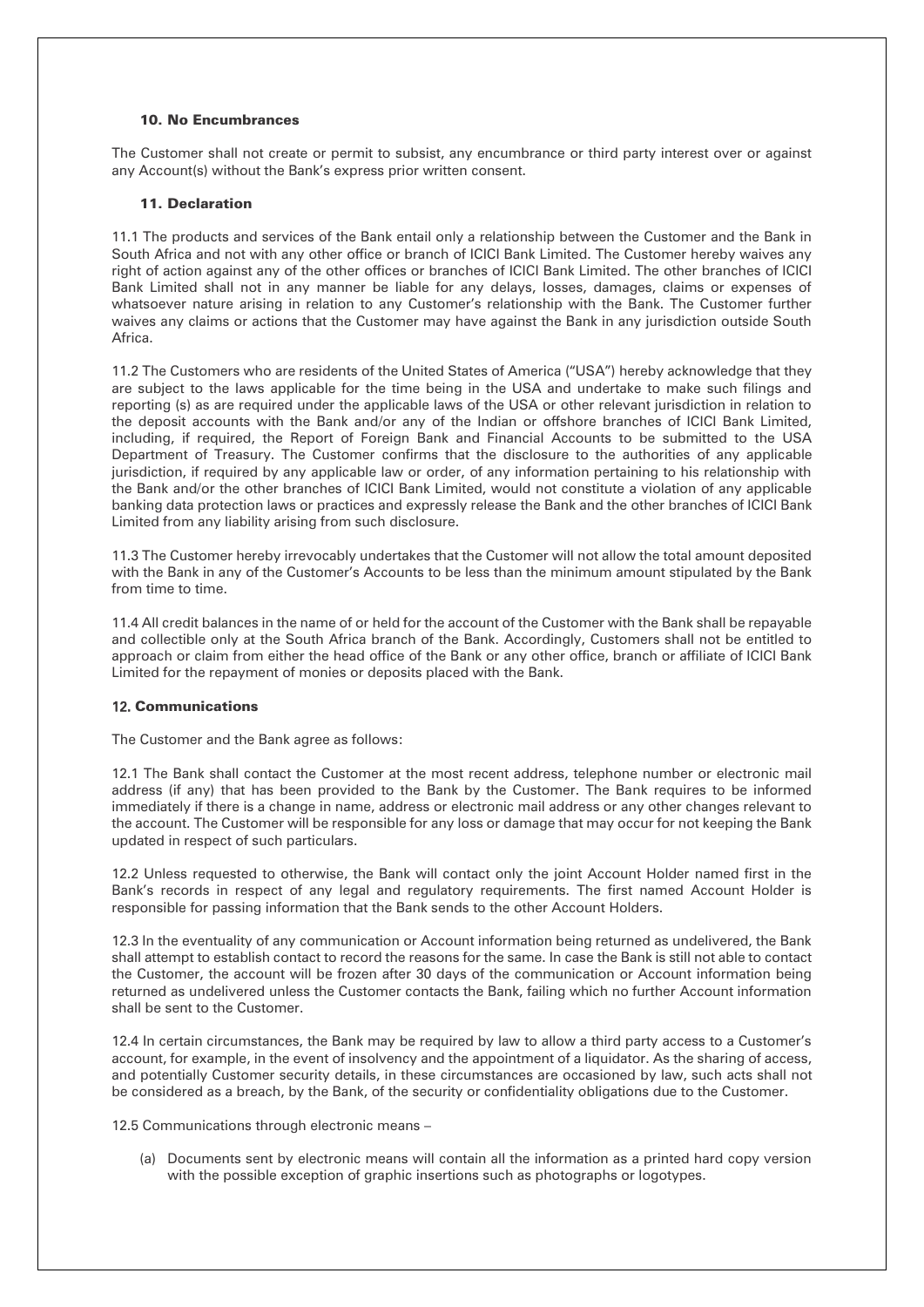- (b) Electronic delivery may be in the form of an email, an attachment to an email, or in the form of a downloadable document from the Bank's website.
- (c) The Bank will be deemed to have fulfilled any legal obligation to deliver to the Customer any document if such document is sent via electronic means.
- (d) If the Customer fails to advise the Bank of any difficulty in opening the document within 24 hours of receiving it, the Bank shall consider it a successful delivery of the document to the Customer.

The Bank may communicate with the Customer by means of telephone for servicing the existing products and offering new products and such communication shall not be in breach of any existing do not call guidelines, as may be applicable in the jurisdiction (s) governing ICICI Bank and the Customer.

#### 12.6 Notice

Unless otherwise agreed, any notice or other communication may be delivered to the Customer personally at the registered or mailing address specified in the Account Opening Form. Any writ, summons or other process may be

served upon the Customer by posting the same to the Customer' communication address and the same shall be deemed to be good service upon the Customer. The foregoing shall not however preclude the Bank from effecting service of process in any other manner permitted by law.

#### 13. Standing Instructions

13.1 The Bank may upon the Customer's request accept standing instructions for withdrawals from the Customer's Account and payment to specified billing organizations or other persons ("Recipient") on such terms and conditions as the Bank may set from time to time ("Instruction").

13.2 The Instruction will remain effective notwithstanding the Customer's death or bankruptcy / liquidation until notice of such death or bankruptcy / liquidation or the revocation of this Instruction is received by the Bank.

13.3 The Bank shall require the following details from the Customer to enable it to set up a standing instruction from the account:

- (a) the recipient's name, sort code and account number;
- (b) the date the Bank is to start deducting the payments from the account;
- (c) required frequency of payments;
- (d) the amount of each payment and for what length of time the payment is required to be made; and
- (e) any reference identifying the payment (including a reference to the Customer or the recipient).

### 14. Payment of Interest

14.1 Interest shall be paid at the Bank's prevailing interest rate for interest bearing Accounts calculated on daily balances depending on the currency involved provided that the daily balance does not fall below such minimum balance as the Bank may require from time to time to be maintained in the Account to qualify for payment of interest.

14.2 The interest rates are subject to change, as may be determined by the Bank from time to time and notified from time to time through the website and will be displayed on the notice board located in the Bank's premises and provided to the Customer upon request.

### 15. Safe-Keeping of Passwords:

The Customer shall be solely responsible for the safe-keeping and the confidentiality of the statements of account, balance confirmation certificate, user id and passwords relating to internet banking (if applicable) and such other items relevant or pertaining to the Account.

### 16. Charges / Fees:

16.1 Charges in connection with the operation of the Account and the Services would be levied at the rates as prescribed on the Bank's website from time to time. Charges will be debited to the Account at such intervals as may be deemed fit by the Bank.

## 16.2 The Bank will also have the right to set-off the service charges, charges for nonmaintenance of minimum monthly average balance (MAB) or any wrong credit or late returns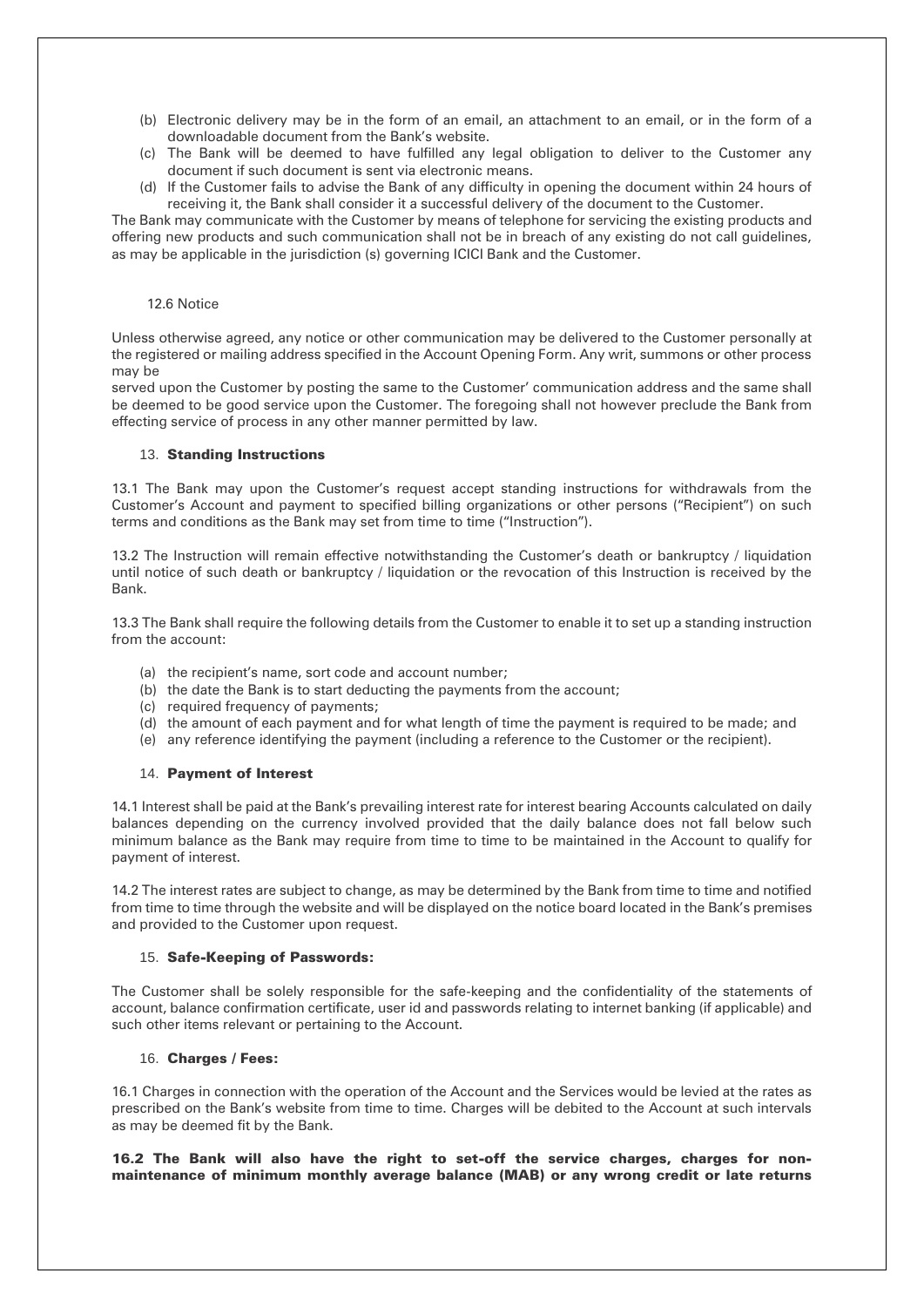reported by the correspondent bank / counter party by debiting the Account, without requirement of providing further notice or seeking additional consent / authorisation. If the balance in the Account becomes overdrawn as a result of such set-off, the Bank will be entitled to charge interest at such rates as the Bank may deem fit in its sole discretion, for the period for which the Account remains overdrawn at any time during the maintenance of the Account. In case of any shortfall in the Account or in the event of closure of the Account, the Customer shall be liable to pay the amount outstanding on account of charges / interest or otherwise to the Bank, forthwith, without objection.

16.3 The Customer agrees and confirms that if the services in connection with the Account are or become liable to tax under applicable laws and regulations, the Customer shall bear all the taxes or duties (by whatever name called) in connection with such services and the Bank is hereby authorised to deduct any such amount from the Account, without requirement of providing further notice or seeking additional consent / authorisation.

16.4 In the event of an occurrence of any of the above events, the Customer shall receive balance amounts, net of all deductions made in accordance with these Terms. The Customer shall be contacted at the last communication address provided by the Customer to the Bank and required to collect all such amounts, from the Bank; in case the Customer does not collect the amounts within the time period stipulated by the Bank, then the Bank shall send the amounts to the last known communication address of the Customer and will not be liable for any reason whatsoever in case of non-receipt of such amount/s by the Customer or any losses or damages incurred by the Customer as a consequence thereof.

16.5 Notwithstanding the foregoing, where required by any domestic and / or overseas regulators or tax authorities, the Customer hereby consents and agrees that the Bank may withhold, and pay out from his / her account(s), such amounts as may be required to be paid in accordance with applicable laws, regulations, agreements with regulators (if any) and/or authorities and directives.

## 17. Holiday Processing:

Any transactions on a Saturday, Sunday or public holiday may be shown in the Account, at the sole discretion of the Bank, as having taken place on the same or subsequent business day. All deductions / accretions on such amount shall be deducted / accrued as of such day. The Bank shall not be responsible for any loss of interest or liability incurred / suffered by the Customer including but not limited to loss of interest arising due to such transaction being not shown on the day it actually occurred. The drafts / pay orders / other instrument deposited on any Saturday, Sunday or public holiday or after the time of clearing for the day is normally effected by the Bank, shall be sent for clearing on the next business day.

### 18. Statement of Account:

18.1 Unless it is not applicable to the type of Account the Customer holds and the Account is dormant, the Bank will give regular monthly Account statements that will be mailed to the Customer's communication address. The Bank shall not be responsible for statements of Account lost in the mail / post. The Customer shall be required to contact the Bank promptly if the statement of Account is not received and request for a duplicate statement of Account, if required. At the request of the Customer, the statement of Account may be sent to the Customer's e-mail address. Customers are required to verify the authenticity of the emails received by them and the Bank shall not be liable in the event that any statement of Account is received by the Customers from fraudulent persons / imposters. The Bank shall not be liable in the event of any defects or failure in the computer system / network of the Customer on account of receipt of email/s by the Customer from the Bank.

18.2 Subject to a charge, a duplicate statement for a specific period on the account may be provided. Ordinarily, duplicate statements can only be issued for periods not earlier than 6 years from the date of request. The Customer Account statements will show all amounts added to or taken from the Account since the previous statement along with details of individual transactions. Information about changes and new and existing products and services may be

provided on the statement. If the Customer(s) have a joint account, the statement shall be provided to each Account Holder. It is the Customer's responsibility to review the Account statements and other advice provided by us to

the customer, regularly and to notify promptly in case any discrepancy is observed.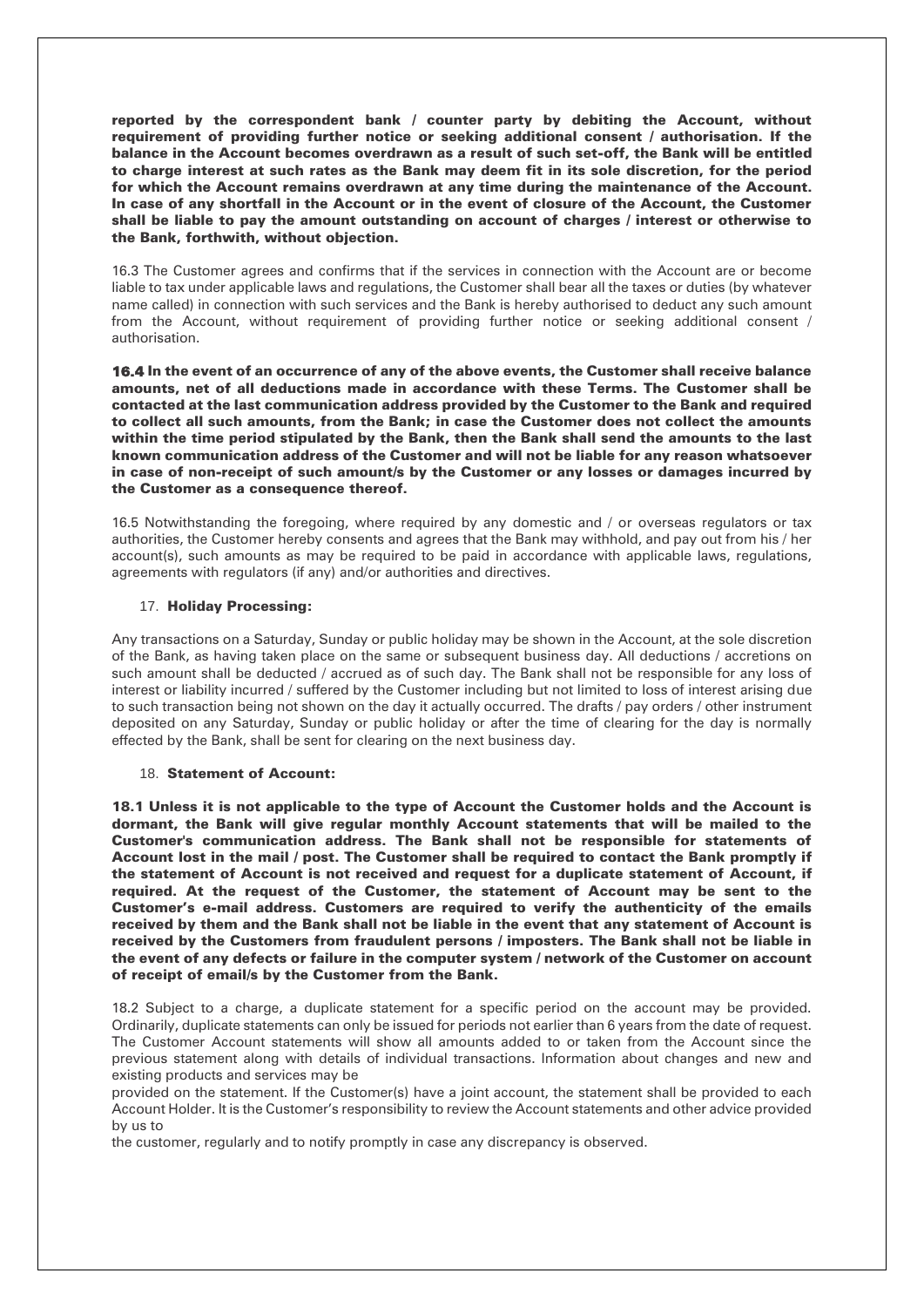18.3 Unless disputed by the Customer within 14 days of mailing of the statement of Account / posting of entries in the passbook of Customers, the same shall be deemed to be accepted by the Customer. The Bank reserves the right to rectify discrepancies in the statement of Account, if any, at any point of time. If the Customer delays in examining the statement of Account or in reporting a problem or error, it may affect the ability of the Bank to resolve the problem and

Customer shall be liable for the losses that may occur.

### 19. Death or Incapacity:

The Customer understands and agrees that the Bank shall not be liable to ensure that the personal laws of inheritance of the Customer are followed and will not hold the Bank liable in any way for any action the Bank undertakes in good faith and in furtherance of the Bank's interests as mentioned above in the case of the death of one of more Account Holders or Customers.

## 20. Use and Disclosure of Data

- 20.1You acknowledge that by opening an Account with us and by doing business with us, you will likely be providing us with personal information, which may be protected by data protection legislation, including amongst others, POPI. You authorise us to:
- (1) collect, store, use, or delete all such personal data;

 (2) transmit any such personal data to any Affiliate for the purposes of performing in terms of the Agreement and in furtherance of our legitimate interests including statistical analysis, marketing of our services and credit control;

(3) transmit any such personal data to any Affiliate for the purposes of marketing our services and products and the services and products of any of our Affiliates.

The manner in which we collect and manage your personal information is set out in our Privacy Notice, the current version of may be accessed at [ICICI bank to insert website link]. The Privacy Notice may be changed from time to time, and any updated versions will be posted on our website. Please review it regularly.

20.2 From time to time, it will be necessary for Customers to supply the Bank with data in connection with the opening or continuation of Accounts or the provision of banking facilities and services. Failure to supply such data may result in the Bank being unable to provide any of the above services or Facilities. It is also the case that data are collected from Customers and distributed / transferred in terms of clause 20.1 above, in the ordinary course of the banking relationship, for example, when a Customer deposits money or applies for credit. This includes information obtained from credit reference agencies.

20.3 The purposes for which Customer data may be used are as follows:

- (a) the processing of applications for, and the daily operation of the services and credit facilities provided to Customers;
- (b) conducting credit checks (including without limitation upon an application for consumer credit and upon periodic review of the credit) and data verification;
- (c) assisting other financial institutions to conduct credit checks and collect debts;
- (d) ensuring ongoing creditworthiness of customers;
- (e) designing financial services or related products for customers' use;
- (f) marketing financial services or related products to customers;
- (g) determining the amount of indebtedness owed to or by customers;
- (h) creating and maintaining the Bank's credit and risk related models;
- (i) collection of amounts outstanding from Customers and bills providing security for Customers obligations;
- (j) meeting the requirements to make disclosure under the requirements of any law, rule, regulation, order, ruling, judicial interpretation or directive (whether or not having the force of law) applicable to ICICI Bank Limited or (any of its branches) and its agents and affiliates;
- (k) enabling an actual or proposed assignee of the Bank, or participant or sub participant of the Bank's rights in respect of the Customers to evaluate the transaction intended to be the subject of the assignment, participation or sub participation;
- (l) any other purposes permitted by law;
- (m) providing the services or the Facilities; and
- (n) purposes relating to any of the above.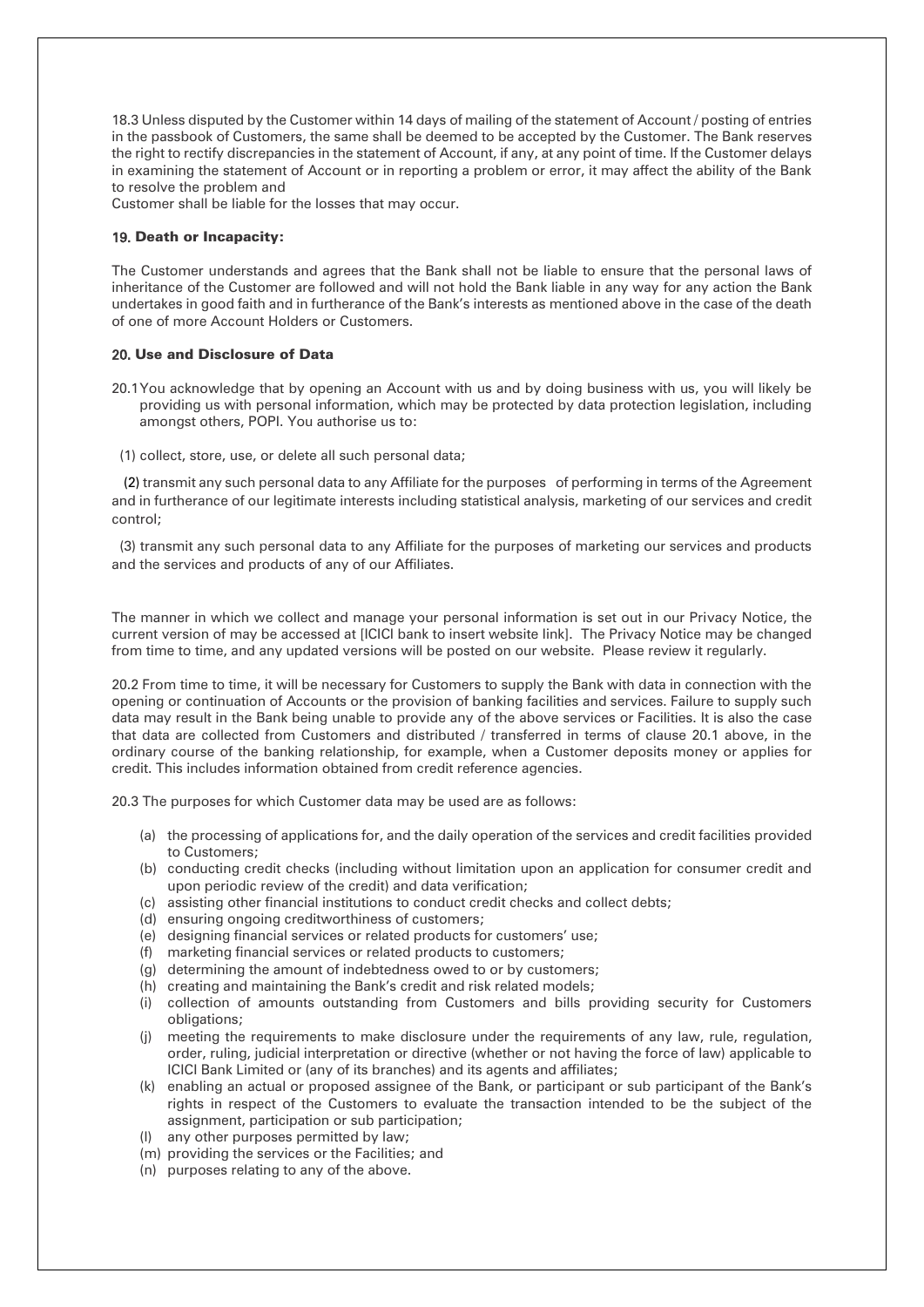20.4 Data held by the Bank relating to Customers will be kept confidential but the Bank may, at its sole discretion, provide such information to the categories of persons set out below. The Customer hereby irrevocably authorises the Bank to disclose, as and when the Bank is required to do so by applicable law or when the Bank regards

such disclosure as necessary or expedient (including but not limited to disclosures for the purpose of a credit review of

any account or the Facility of the Customer with the Bank or any ICICI Bank Limited branch whether severally or jointly with others or otherwise), any information relating to the Customer, his account(s) or other assets or credit facilities

whatsoever held by or on the customer's behalf to:

- (a) the head office, affiliates or any other branches or subsidiaries of ICICI Bank Limited;
- (b) auditors, professional advisers and any other person(s) under a duty of confidentiality to the Bank;
- (c) vendors, installers, maintainers or service suppliers of the Bank's computer systems;
- (d) any exchange, market, or other authority or regulatory body having jurisdiction over the Bank, its head office or any other branch of ICICI Bank Limited or over any transactions effected by the Customer or for the Customer's account;
- (e) any party entitled to make such demand or request;
- (f) any person with whom the Bank contracts or proposes to contract with regard to the sale or transfer or sharing of any of its rights, obligations or risks under the Terms;
- (g) any person (including any agent, contractor or third party service provider) with whom the Bank contracts or proposes to contract with regard to the provision of services in respect of the Customer's account(s) or Facilities (as the case may be) or in connection with the operation of the Bank's business;
- (h) any person employed with, or engaged as an agent by, the Bank or its head office or affiliates, including any relationship officers, whether in South Africa or elsewhere, for the purposes of or in connection with interactions with the Customer or providing services to the Customer or processing transactions pertaining to the Customer's Accounts or Facilities;
- (i) (to enable the Bank to centralise or outsource its data processing and other administrative operations) to the Bank's head office, its affiliates or third parties engaged by the Bank (whether within or outside South Africa) for any such services / operations; and
- (j) in case of a wire transfer to the beneficiary bank to whom the transfer is being made.
- (k) a person making payment into the Customer's account (by providing a copy of a deposit confirmation slip which may contain the name of the Customer);
- (l) credit reference agencies and, in the event of default, debt collection agencies;
- (m) any person to whom the Bank is under an obligation to make disclosure under the requirement of any law binding applicable to the Bank or any of its branches; and
- (n) any person to whom disclosure may be required by applicable law and regulation.
- (o) any person to whom disclosure may be required by applicable law and regulation.

20.5 Any Customer with an Account or Facility with any branch of ICICI Bank Limited located outside South Africa hereby agrees to provide on a voluntary basis all his / her / its personal and Account information and records to the Bank which, together with any information generated or received by the Bank, may be:

- (a) collected and kept by the Bank (including any agent or subcontractor appointed by the Bank) in any country (as the Bank may consider appropriate) for the purposes of the Bank maintaining its relationship with the Customer and offering or providing services on accounts or investments made with or through the Bank or other future services or products;
- (b) used by the Bank to carry out matching procedures whether or not for the purpose of taking adverse action against the Customer(s) or maintain a credit history (whether or not the relationship with the Bank is terminated) for the Bank's present or future reference.

20.6 The Customer hereby agrees and consents that the Bank shall be entitled, in connection with the Customer's application for any Account, Facilities or services provided by the Bank, or during the course of the Customer's relationship with the Bank, to obtain and procure information pertaining to the Customer or any of the Customer's Accounts, legal or financial position from whatever sources available to the Bank.

20.7 Personal information collected in South Africa, may be transferred overseas in the following circumstances: (a) if the third party who is the recipient of the information is subject to a law, binding corporate rules or binding agreement which provides your personal information with an adequate level of protection; or (b) if the transfer is necessary for the performance of a contract between you and the Bank.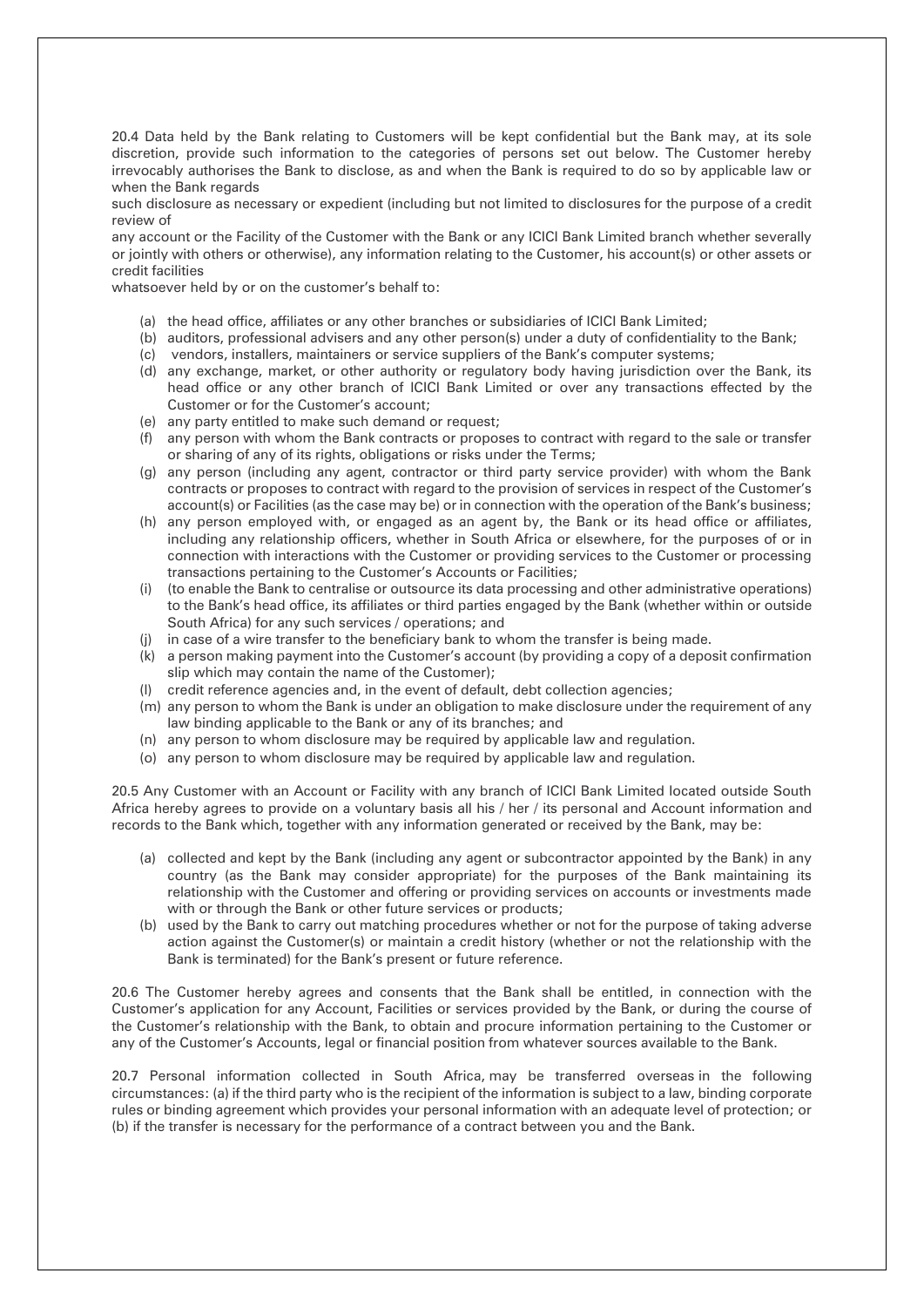20.8 The manner in which we collect and manage your personal information is set out in our Privacy Notice, the current version of which may be accessed at www.icicibank.co.za. The Privacy Notice may be changed from time to time, and we request that you please review it regularly.

## 21. Non-Transferable and Non-Negotiable

An Account with the Bank is non-transferable and non-negotiable and no right title interest therein or any part thereof can be transferred or secured by the Customer to or in favour of any person without the prior written consent of the Bank. However, the Bank shall have the right to transfer, assign or sell all its rights, benefits or obligations to any person and these Terms shall continue to be in force and effect for the benefit of the successors and assigns of the Bank.

### 22. Waiver

No failure or delay by the Bank in exercising any right, power or privilege hereunder shall operate as a waiver thereof nor shall any single or partial exercise of any other right, power or privilege. The rights and remedies of the Bank as stated herein shall be cumulative and not exclusive of any rights or remedies provided by law.

## 23. Electronic Transactions

The Customer agrees to adhere to and comply with all such terms and conditions as the Bank may prescribe from time to time, and hereby agrees and confirms that all transactions / services effected by or through facilities for conducting remote transactions including the bank's website, the ICICI Bank 24-Hour Customer Care Centre, the Internet, electronic data interchange, teleservice operations (whether voice, video, data or combination thereof) or by means of electronic, computer, automated machines network or through other means of telecommunication, established by or on behalf of ICICI Bank South Africa, for and in respect of the Account, or ICICI Bank's other products and services, shall constitute legally binding and valid transactions when done in adherence to and in compliance with the terms and conditions of the Bank, for such facilities, as may be prescribed from time to time.

### 24. Amendment of Terms

These Terms as amended from time to time together with other rules of the Bank pertaining to specific products shall constitute a binding contract between the Bank and the Customer, and the Customer represents and warrants that these Terms will be legal, valid, binding on and enforceable against the Customer and the Customer's executors, administrators, successors and / or other legal representatives. The Customer is deemed to have read and / or understood such terms, conditions, rules, regulations or agreements and shall be bound by them. In the event of

conflict between the English version or other versions of these Terms in any other language, the English version shall prevail.

24.1 The invalidity, illegality and unenforceability of any of the provisions of these Terms shall not prejudice or affect in any way the validity, legality or enforceability of the remaining provisions of these Terms. Any provision of the Terms that is

invalid, illegal or unenforceable in any jurisdiction shall, as to such jurisdiction only, be ineffective to the extent of such invalidity, illegality or unenforceability, without rendering invalid, illegal or unenforceable the remaining provisions of the

Terms in such or any other jurisdiction.

24.2 If any provision in the Terms are in conflict or become inconsistent with any applicable laws or regulations for the time being in force or the rules of any relevant authority or body having jurisdiction over the subject matter of the Terms or its application, then for such purposes (but not further or otherwise) the Terms shall be construed as if such provision have been modified in such manner as the Bank may in its discretion deem necessary for the purpose of giving the fullest possible legal effect to the Terms.

### 25. Severability

If any one or more of the provisions contained herein or any part thereof shall be deemed invalid, unlawful or unenforceable in any respect under any applicable law, the validity, legality and enforceability of the remaining provisions or part thereof contained herein shall not in any way be affected or impaired but these Terms shall be construed as if such invalid, unlawful or unenforceable provision or part thereof had never been contained herein.

### 26. General Powers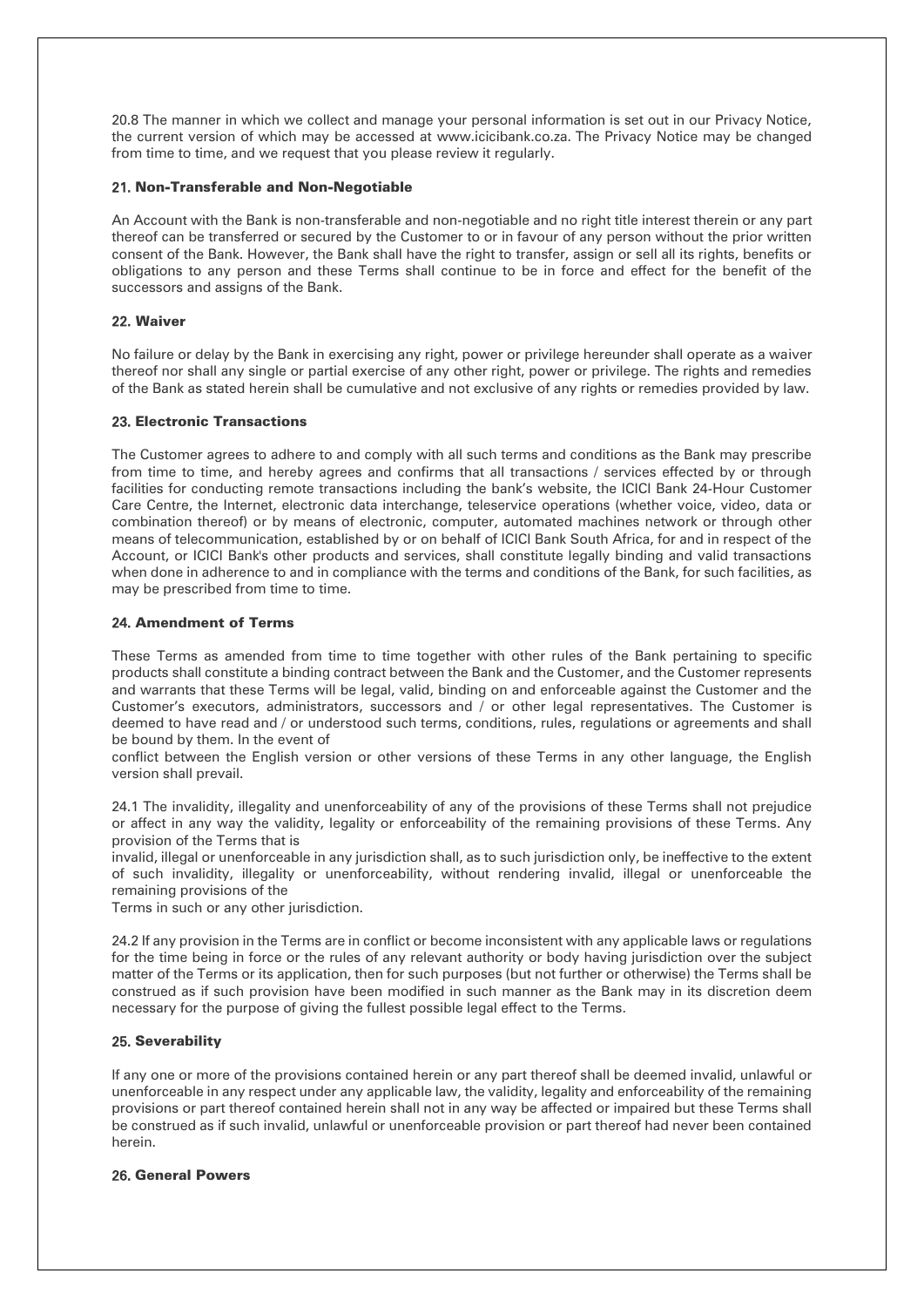26.1 Each of the rights, powers and remedies given to the Bank hereunder shall be in addition to all other rights, powers and remedies given to the Bank under these Terms or by virtue of any other security, statute or rule of law or equity, and provided that the Bank exercises the rights, powers or remedies given to the Bank hereunder or otherwise in the bona fide belief the Customer is under a liability to the Bank of any kind, the Bank shall be exempted from liability of any nature whatsoever in respect there to notwithstanding that such exercise is eventually considered by the Bank or found or adjudged to be wrongful or unjustified.

26.2 Any failure or delay by the Bank in exercising any right, power or remedy shall not be deemed to be a waiver of such right, power or remedy, and any single or partial exercise of any right, power or remedy hereunder shall not preclude the further exercise thereof; and each of the Bank's rights powers and remedies shall continue in full force and effect until such rights, powers or remedies are specifically waived by an instrument in writing executed by the Bank.

## 27. No Liability for Loss

27.1 Neither the Bank nor any of its agents, employees or servants shall be responsible or liable in any way for any direct or consequential loss suffered by the Customer, its agents, employees or servants in any of the following situations:

- a) as a result of taking or omitting to take any action pursuant to any orders or instructions given or purported to be given by the customer or its duly authorized representative(s) or any person whom the Bank believes to be the customer or its duly authorized representative(s), save in the case of wilful default or gross negligence;
- b) in respect of the authenticity, regularity, validity or value of any documents handled by the Bank on the customer's behalf or the correctness of any translation or the interpretation of any terms appearing in any such documents;
- c) for any failure to take, or delay in taking, any action required to be taken hereunder in the event that and to the extent that the taking of such action is prevented or delayed by war (whether declared or not and including existing wars), revolution, insurrection, fire, explosion, stoppage of labour, strikes or other disputes with employees, laws, regulations, orders or other acts of any governmental authority, or any other cause whatsoever beyond the Bank's control;
- d) for any loss or damage sustained by the customer resulting directly or indirectly from its reliance on any statement of account or balance confirmation certificate which the customer has, or is deemed to have, verified to be accurate;
- e) if, for any reason beyond the Bank's control, the operation of the Customer's Account or the Bank's ability to account to Customer for any monies in the Customer's Account is restricted or otherwise affected;
- f) if the value of the funds credited to the Customer's Account shall diminish due to taxes, deductions, withholdings, imposts or depreciation;
- g) if the Customer is unable to obtain payment of funds from its Account(s) due to restrictions on convertibility, involuntary transfers, foreign exchange controls, distraits of any character, or any other causes whatsoever which are beyond the Bank's control whether arising in South Africa or in any place in which the Bank has deposited such funds;
- h) computer breakdown, mechanical failure or malfunction, interruption of services, cloning or similar duplication of the Customer's, ATM card, any debit, credit, charge card or any other card issued by the Bank ("ICICI Card"), material alteration of withdrawal requests, theft or loss of ICICI Card, disclosure of PIN or other reasons of any kind whatsoever through no fault of the Bank;

(i) if the Bank is prevented from acting as a result of governmental restrictions, imposition of emergency procedures or suspension of trading by any relevant market, civil order, act or threatened act of terrorism, natural disaster, war, strike or other circumstances beyond the Bank's control;

(j) if the Bank refuses to honour any withdrawal request whether over the Bank's counter, through the use of electronic services or by any other means;

(k) the exercise by the Bank of any of the Banks's rights under these Terms;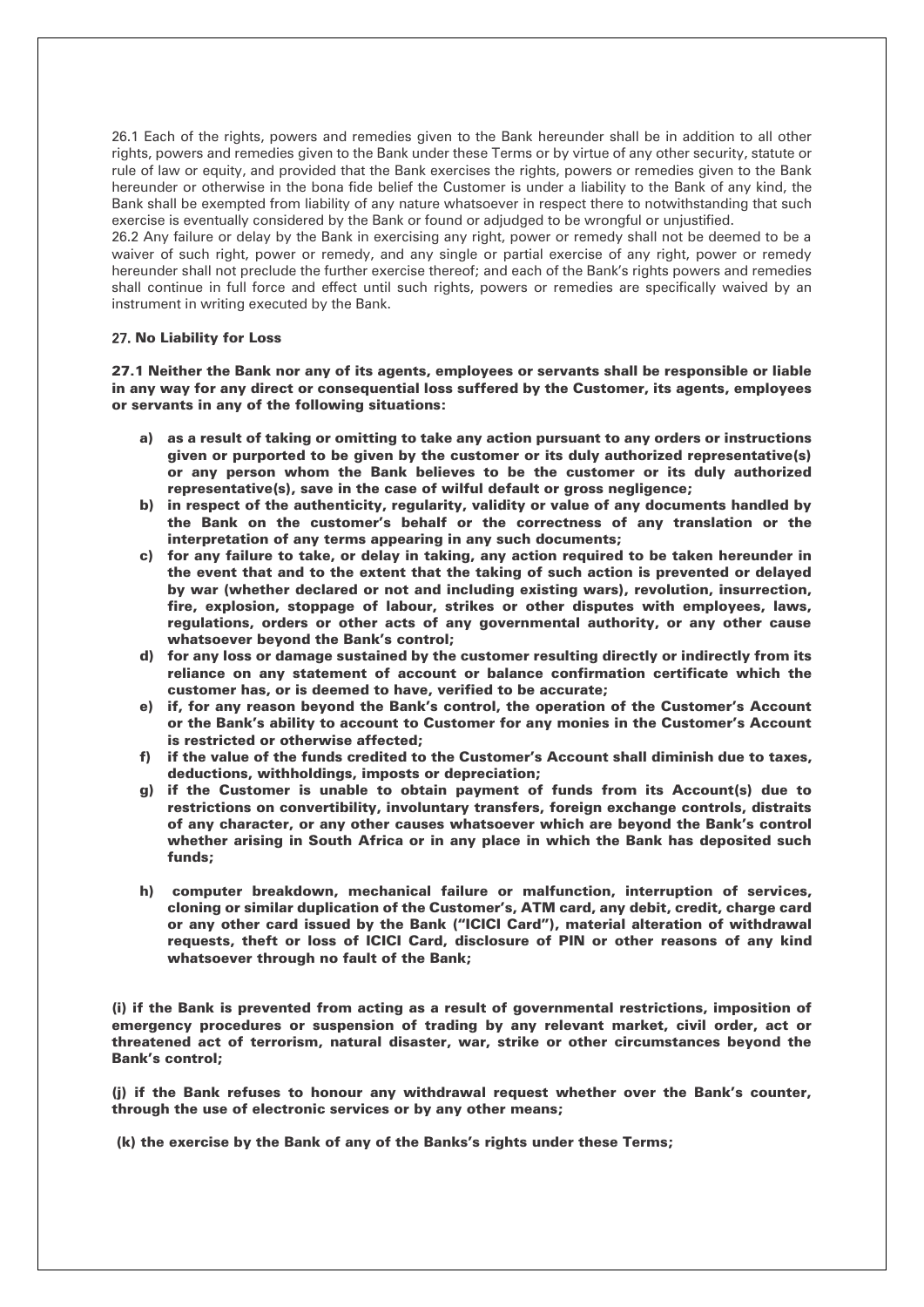(l) arising out of the Bank honouring orders drawn on, and orders accepted and presented for payment against, any Account (whether or not such Account is in credit) or complying with any other directions given regarding Accounts, which orders, directions and receipts are signed by the Customer or the joint Account Holders or in the Bank's good faith determination appear to the Bank to be signed by the customer or the joint Account Holders;

(m) arising out of delays in connection with any security processes performed by the Bank for fraud detection or anti-money laundering purposes or for legal and regulatory compliance

(n) arising out of delays in connection with any security processes performed by the Bank for fraud detection or anti-money laundering purposes or for legal and regulatory compliance.

27.2 In the event of war, revolution, insurrection, military disturbances, riot, civil commotion or other similar action, strike, lock out, stoppage or restraint of labour, seizure or confiscation of currency or other assets or other governmental action, any imposition of currency exchange control by any government, any act of God, any event outside the control of the Bank, or any implementation of any laws, by-laws, restrictions, regulations, orders or directives imposed by any authority, regulatory body or government, whether or not having the force of law, which in the Bank's opinion hinders or prevents the performance by the Bank of its obligations under these Terms (whether of delivery or payment or otherwise) or any Facility (an "event of force majeure"), then the Bank may elect either-

- (a) to postpone its performance until the event of force majeure no longer has such effect; or
- (b) terminate the account or Facility, or take any
- (c) other action the Bank deems fit, by giving 14 days' notice to the Customer.

#### 28. Joint and Several Liability

In the event that the Customer constitutes more than one person, all obligations and liabilities of the Customer under these Terms shall be joint and several for all parties constituting the Customer. Any instructions, authorisations, representations and warranties given or made by the Customer in cases where the Customer constitutes more than one person shall be deemed to be jointly and severally given or made and be binding on all such persons and in the event that conflicting instructions or authorisations are received by the Bank from more than one person, the Bank shall have the right to act on the first set of instructions or authorisations received or on the instructions of all Account Holders or not to act at all until any difference in the instructions or authorisations between the persons constituting the Customer is resolved to the satisfaction of the Bank.

#### 29. Services and Facilities offered

The Bank reserves the right, at any time, with or without notice, to cancel, withdraw, suspend, vary, change, add to or supplement any of the services and facilities offered to customers hereunder. When new services or facilities are introduced, supplemental terms and conditions governing such services may be introduced and notified to Customers in writing. The Customer shall be deemed to have accepted and agreed to be bound by such amended terms and conditions upon utilisation of such services or facilities.

#### 30. Complaints

If the Customer is not satisfied with the services provided by the Bank, the Customer should contact the Bank's complaint officer at ICICI Bank Limited, South Africa Branch in person, by e-mail, telephone or post using the following contact details:

Address: ICICI Bank Ltd, 3rd Floor, West Building, Sandown Mews, 88, Stella Street, Sandton, 2196 Johannesburg, South Africa Telephone: +27 - 11 6767800 Email[: complaints-sa@icicibank.com](mailto:complaints-sa@icicibank.com)

## 31. Dormant accounts

If there has been no activity on an Account for a period of 18 months or more (or such other period as the Bank may at its discretion determine from time to time), the Bank may, by at least 14 days' notice to the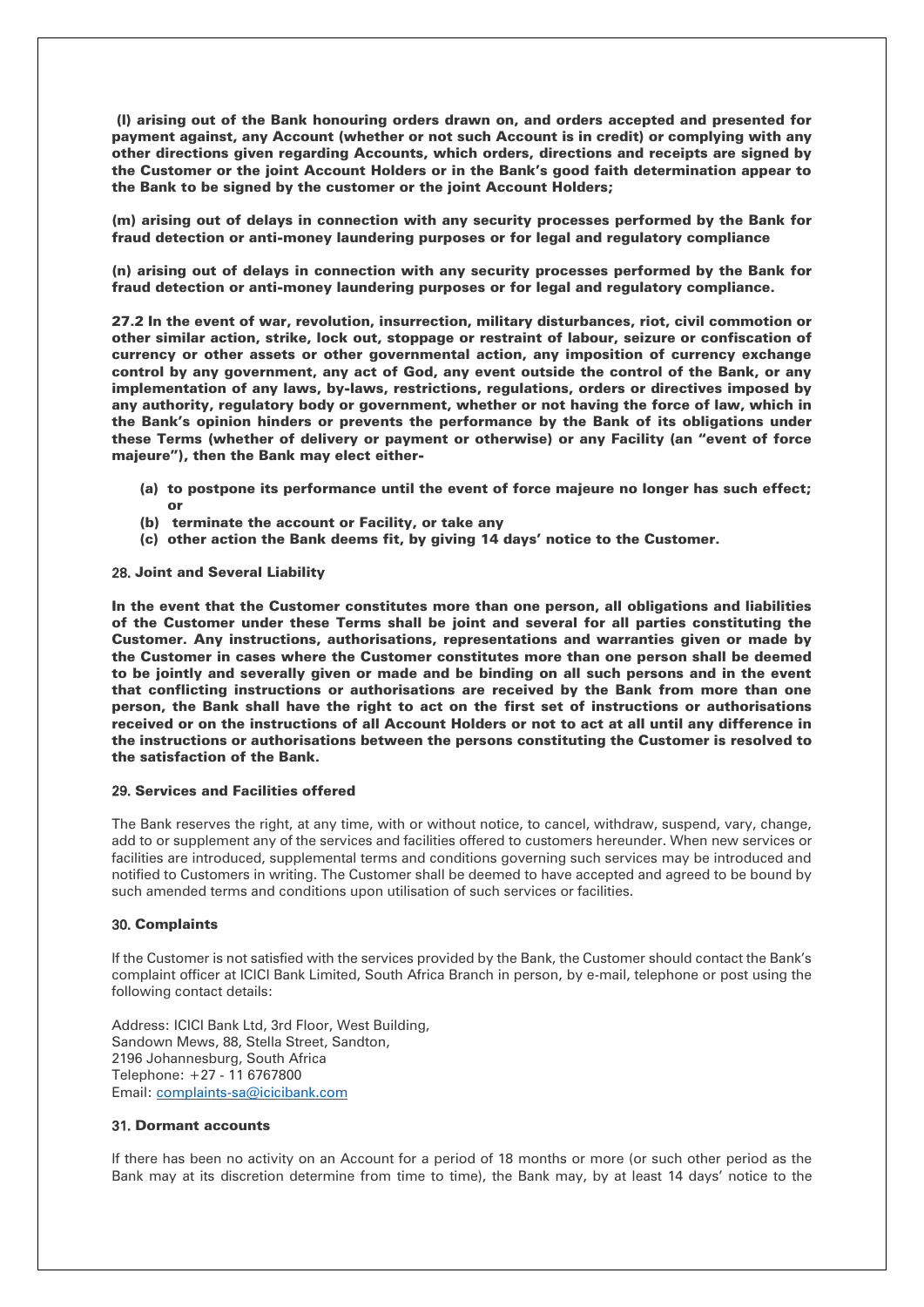Customer at its last notified address, inform the Customer that the Account has been classified as "dormant" and specify the charges accrued thereon for the first time. Any charges imposed by the Bank may be deducted by the Bank from the dormant Account, and in the event of insufficient funds the Bank can initiate the process for closure of the Account. For information regarding how to avoid an Account being classified as dormant, please contact ICICI Bank Limited, South Africa Branch.

## 32. OFAC and other Sanctions

32.1 The Bank may choose not to, or may be unable to, proceed with any transaction and/or instructions if, in the Bank's sole discretion, they (or any intermediary through which any payment may be made) are or may be subject to, or may attract in future, any sanctions or restrictions administered by the OFAC, the United Nations, European Union or any similar restriction by any authority, agency or body having similar powers ("Restrictions"), and any amount remitted or to be remitted (if any) by the Bank may not be made available to the intended recipient if such person or entity is subject to any Restrictions.

32.2 The Bank will not be responsible for any losses or liabilities which arise as a result of or in connection with any Restrictions, including, without limitation, any act or refusal to act by the Bank as a consequence of any Restrictions, and any action or omission of any correspondent or other intermediary bank.

32.3 The Customer hereby represents to the Bank (which representation shall be deemed to be repeated on each day) that neither he nor any other person benefiting in any capacity, directly or indirectly, from or in connection with the Account,

Facilities or from the Terms and / or any instruments and / or payments thereunder is a Specially Designated National (SDN) and / or otherwise sanctioned under the sanctions (and related laws) promulgated by the United States (including its Office of Foreign Assets Control's (OFAC)), India, United Nations, European Union, Singapore and/or any other country (collectively, the "Sanctions").

32.4 The Customer agrees that the Bank shall have the unconditional right to refuse to take any action in respect of the Facilities and / or any credit (including making any payments) that in the opinion of the Bank may violate / subject it to any

Sanctions. The Customer agrees (i) to ensure that the transactions entered into pursuant to these Terms and in respect of the Accounts and Facilities do not violate any Sanctions and (ii) to not avail of the Facilities or use the proceeds of the Facilities in any transaction with, for the benefit or, or for the purpose of financing the activities of, any person subject to any Sanctions, whether directly or indirectly. No action taken by the Bank pursuant to the Facilities, including processing of any transaction, shall be deemed to be a waiver of any of the Bank's rights hereunder related to the Sanctions nor shall they act to relieve the Customer of the Customer's obligations in relation thereto and the Bank shall have the absolute right to take any action in respect of the Facilities as deemed necessary by it to ensure compliance with the Sanctions.

32.5 The Customer shall immediately notify the Bank if any Sanctions become applicable to the Facilities in any manner.

32.6 The Customer hereby agrees to indemnify and hold harmless the Bank, to the fullest extent permitted by applicable law, for all losses and liabilities (including due to claims by a third party), incurred by the Bank as a result of any breach by the Customer of the Customer representations and undertakings contained herein pertaining to the Sanctions and / or due to any action taken by the Bank pursuant to the Sanctions. No action taken by the Bank pursuant to the Facilities, including grant of the Facilities, issuance of any financial instruments thereunder or processing of any payments or transactions, nor any action taken by the Customer in relation thereto, shall be deemed to be a waiver of any of the Bank's rights under any provisions of the Facilities related to the Sanctions nor shall they act to relieve the Customer of the Customers obligations or liabilities in relation thereto.

### 33. Outsourcing

The Bank shall have the right to outsource or subcontract any part of the banking operations to such third party (including but not limited to any party outside South Africa) on such terms as the Bank deem fit in its sole discretion. Such operations shall include but not be limited to, the creation, maintenance and archiving of documents and records.

### 34. Governing Law and Jurisdiction

The Terms shall be governed by and construed in all respects in accordance with the laws of South Africa. The customers governed by the provisions of these Terms hereby irrevocably agree that the South African courts shall have exclusive jurisdiction in relation to any legal action or proceedings arising out of or in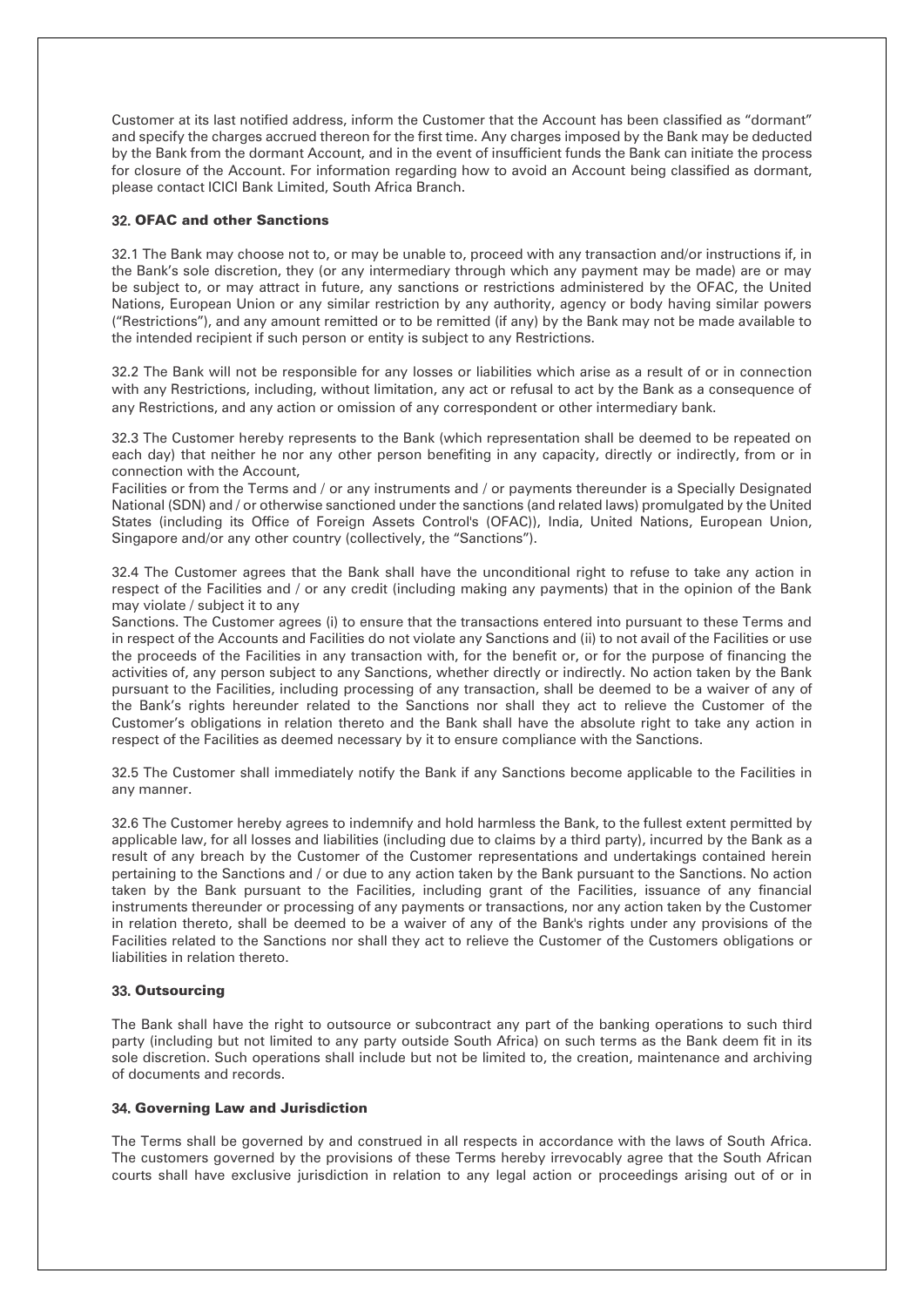connection with these Terms and waive any objection to proceedings in such courts on the grounds that the proceedings have been brought in the wrong forum. The Customers further agree that the Bank shall be entitled to take proceedings in any other court or courts having jurisdiction.

# 35. Conflict of Interest Policy

(a) The Bank and any ICICI group entity may have an interest, relationship or arrangement in any Service offered by the Bank. Such an interest may not be separately disclosed to the Customer before or at the time the Customer enters into any transaction or any other arrangement relating to a financial product upon the advice or recommendation of the Bank. For the purposes of this clause, "Transaction" refers to any transaction undertaken by the Bank in the course of

carrying out financial services in South Africa.

(b) The Bank, when providing advice and recommendations relating to the financial products to the Customer, will primarily recommend to the Customer those financial products that are marketed and which may be executed by any ICICI group entity.

(c) Any ICICI group entity may be involved in a Transaction as a result of advice or a recommendation given by the Bank by:

(i) accepting deposit or providing credit;

(ii) dealing as principal as your counterparty in such Transaction;

(iii) aggregating such Transaction with the transaction of another of its customers by acting on behalf of both the customer and the other customer;

(iv) holding an instruction to deal for another customer in any relevant financial products or having either a long or a short position in any relevant Investment;

(v) being a manager, adviser or trustee to a collective investment scheme in which the Customer is investing; (vi) being involved in a new issue, rights issue, takeover or similar transaction in respect of any relevant financial product; or

(vii) receiving payments or other benefits for giving business to any person with whom an order is placed.

### II. Term Deposits Account

The terms and conditions set out in this Section shall, in addition to Section I, apply to term deposit accounts ("Term Deposits") opened and maintained with the Bank.

### 1. Date of Term Deposit

The effective date of a Term Deposit shall be the date on which the Bank obtains funds to the Customer's account and the required correctly completed documents. If such a day is not a Business Day, the effective date shall be the Business Day immediately following such day. The Bank reserves the right not to accept the Customer's deposit and the right to reject the Customer's application.

### 2. Currency, Period and Minimum Balance

A Term Deposit can only be opened with such minimum balance and for such periods as the Bank may stipulate from time to time.

### 3. Other Terms and Conditions

3.1 Term Deposits are accepted with auto-renewal facility at such periodicity as offered by the Bank and opted for by the Customer.

The Customer shall execute such agreements / forms and provide and furnish such documents as may be required by the Bank. The documents listed in the application forms are not an exhaustive list of requirements and the Bank reserves the right to require submission of such other documents as may be determined by the Bank on a case-by-case basis.

3.2 A Deposit Confirmation Advice will be issued to the Customer.

3.3 Interest will not be paid for a period of less than 1 month.

3.4 The interest rate applicable to Term Deposits shall be the interest rate prevailing on the date of booking of such Term Deposit.

3.5 Applicable taxes, if any if required by applicable law, shall be deducted from the interest on Term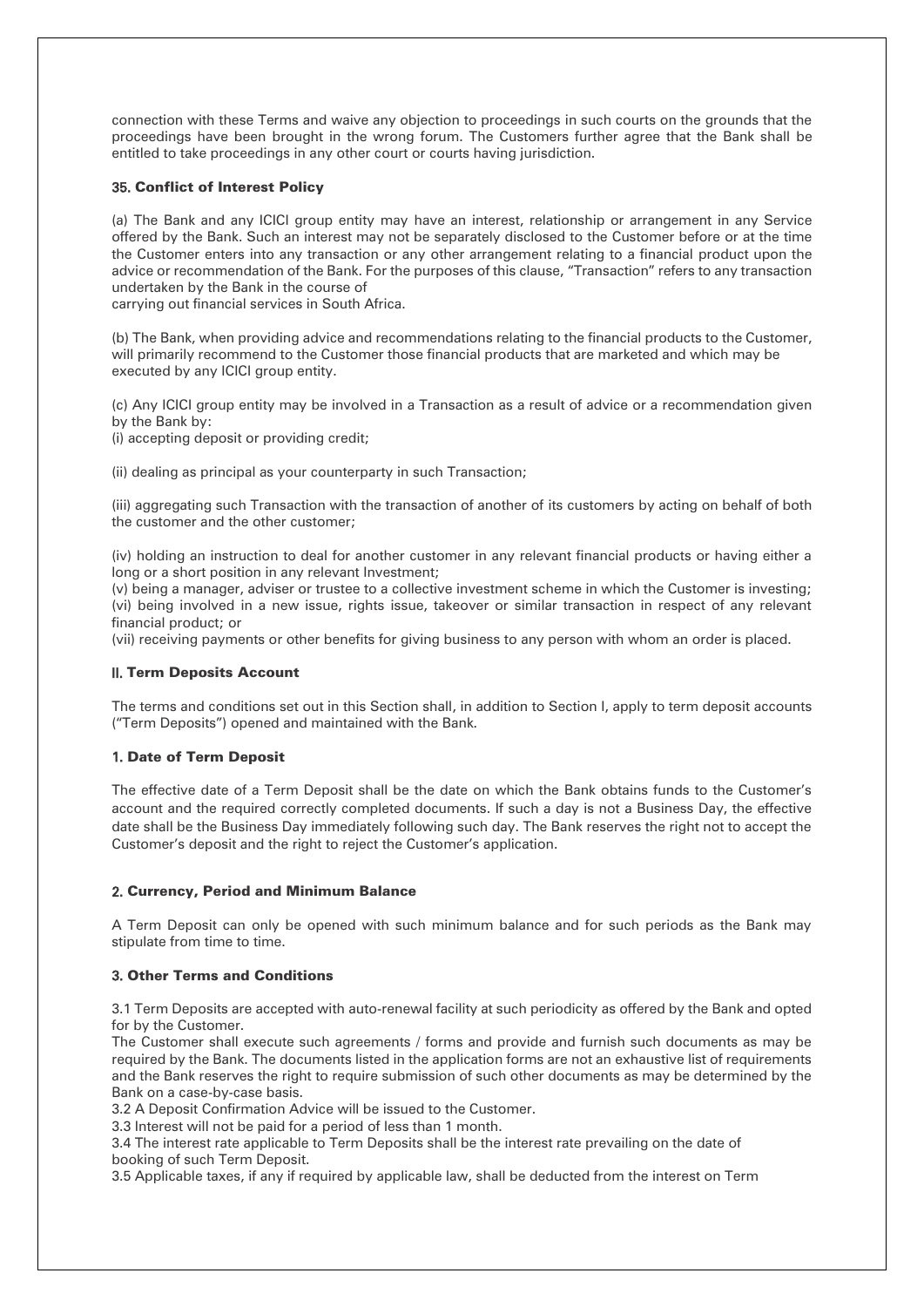#### Deposits.

3.6 Interest on Term Deposits will be credited into the Customer's Account at the rate(s) as may be from time to time prescribed by the Bank. The interest that is accrued on Term Deposits shall be payable on maturity, or in case the Bank has offered the Customer the option to receive interest payments either / quarterly / semiannually / annually / or at such other intervals, then interest shall be payable at such intervals as may be selected by the Customer in the Account Opening Form.

Simple interest is paid at the applicable rate for deposits up to a period of 12 months. For deposits above 12 months, interest at the applicable rate, if not paid out to the customer, shall be compounded annually. Where periodic interest is payable by the Bank, the Bank shall pay such interest by crediting the same into the Call Deposit Account of the Customer, unless the Customer has given to the Bank specific prior written instructions to the contrary. Where no such prior instruction is given by the Customer and the customer also does not maintain a Call Deposit Account with the Bank, the Bank shall open a Call Deposit Account in the name of the Customer, subject to the Terms, and credit interest payments into the new Call Deposit Account. The Customer shall be required to open an Account with the Bank, in the name of the

Customer, subject to the Terms, and the credit interest payments into such new Account, and the Customer shall promptly execute such agreements / forms and provide and furnish such documents as may be required by the Bank in relation to the opening of such Account.

3.7 Maturity instructions should be given in writing to the Bank at least 15 days before the applicable maturity date of the Term Deposit, otherwise the deposit (together with any accrued unpaid interest) will be automatically rolled over for the

shortest period as stipulated by the Bank from time to time at the Bank's prevailing rate(s), with the other terms of the deposit remaining unchanged.

3.8 Withdrawals (whether wholly or partially) before maturity date may be made only with the Bank's consent and upon such terms regarding payment of interest or otherwise as the Bank may at its absolute discretion impose. In the event of the Bank consenting to part or all of a Term Deposit being withdrawn before maturity, interest will accrue for such period as may be determined by the Bank in its sole discretion and the Bank may in addition deduct a premature withdrawal fee of an amount as may be decided by the Bank in its discretion. Premature withdrawal in case of joint account would require authorization as per the signing conditions applicable to the Cust ID and no interest shall be payable on any portion of a Term Deposit which is withdrawn within one month after its effective date.

3.9 If any Term Deposit matures on a day which is not a Business Day, the deposit shall be payable on the next succeeding Business Day and interest shall be paid up to but excluding that succeeding day.

3.10 At the discretion of the Bank, a loan against the Term Deposit may be given to the relevant Customer in whose name the deposit has been opened and who is authorised to withdraw the deposit.

3.11 Fixed Deposits placed with the Bank are non-transferable and no right, title, interest therein or any part thereof may be transferred or secured by the Customer to or in favour of any other person without the prior written consent of the Bank.

### III. Current Accounts

The terms and conditions set out in this Section shall, in addition to Sections I and VI, apply to current accounts opened and maintained with the Bank.

### 1. Currency and Minimum Balance

A current account can only be opened in such currency and with such minimum balance as the Bank may stipulate from time to time.

#### 2. Payment of Interest

No interest is currently payable on the balance maintained in a Current Account. The Bank may, however, at its sole discretion, offer a Current Account on which interest is payable. In case the Bank offers interest on current account, such interest thereon shall be calculated on the credit balance maintained in the Current Account at the end of each day at such rate as may be determined by the Bank from time to time in its sole discretion. Interest so calculated shall be

credited to the Current Account on a monthly basis within 3 Business Days after the end of each calendar month.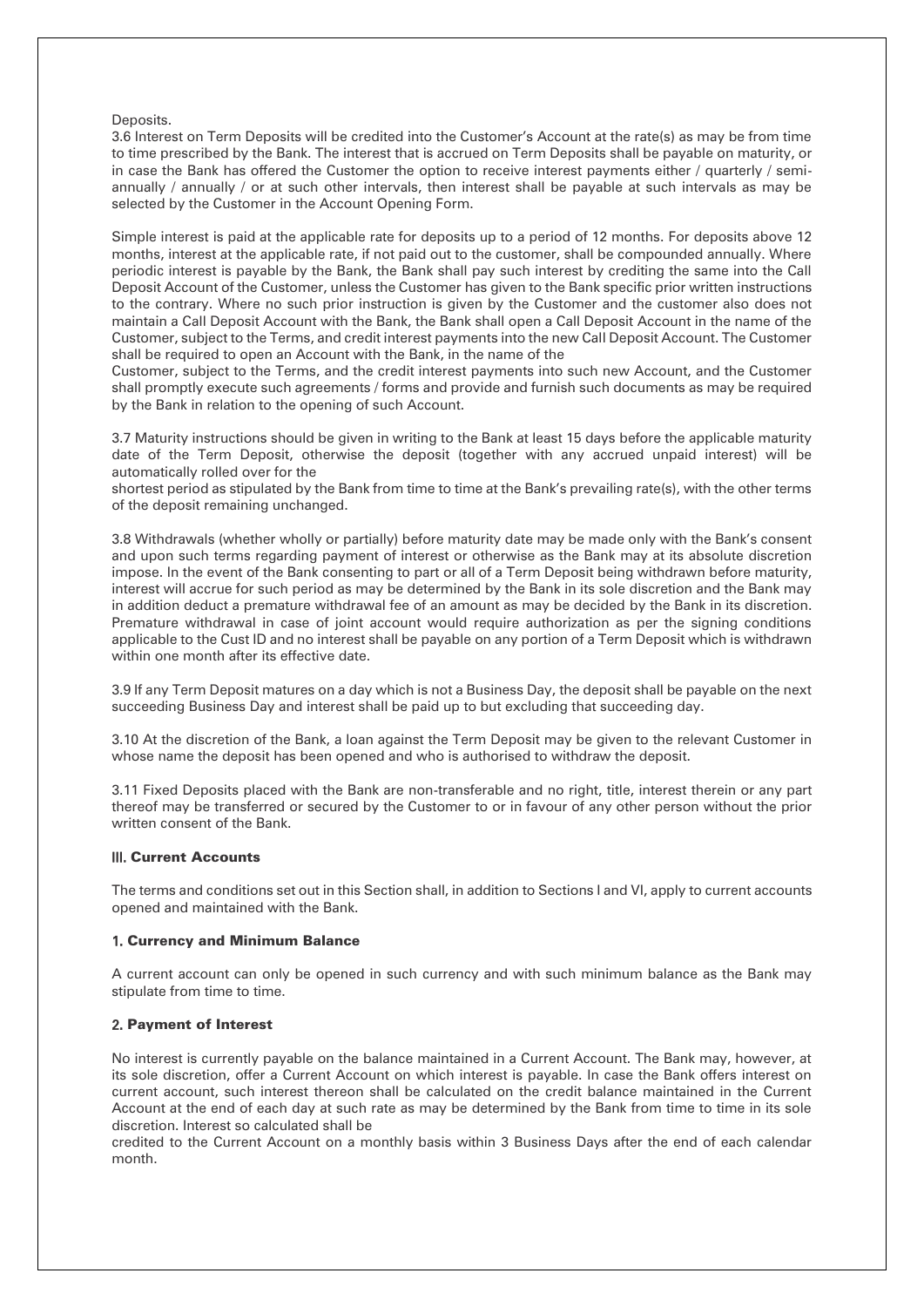# 3. Other Terms and Conditions

3.1 The specimen signatures of the persons entitled to operate the account are to be furnished to the Bank in advance.

3.2 The Bank will provide the Customer with deposit slips for deposits paid into the Current Account(s). When paying in cash into the account(s), the Customer should fill in the relevant data on the deposit slip and see that their copy of the deposit slip is stamped and initialled by the teller.

3.3 The Bank reserves the right to impose service charges on accounts and the services in connection therewith as may be determined by the Bank in its sole discretion including without limitation any charges which may be permitted or suggested pursuant to the rules of any regulatory body or organisation of which the Bank is a member.

# IV. Call Deposit Accounts

The terms and conditions set out in this Section shall, in addition to Sections I and VI, apply to the call deposit accounts ("Call Deposits") opened and maintained with the Bank.

1. The Call Deposits shall at all times be maintained with credit balance (or zero balance, if permitted by the Bank) and no overdraft facility shall be made available in connection with such Call Deposits.

2. The Call Deposit can only be opened with such minimum balance as the Bank may stipulate from time to time.

3. The Call Deposit and amounts standing to the credit therein are non-transferable and no right, title or interest therein or any part thereof can be transferred or secured to or in favour of any person without the prior written consent of the

Bank.

4. Interest is calculated on the credit balance maintained in the Call Deposit at the end of each day at such rate as may be determined by the Bank from time to time at its sole discretion. Interest so calculated shall be credited to the Call Deposit on a monthly basis within 3 Business Days after the end of each calendar month. 5. The Bank reserves the right to impose service charges on accounts and the services in connection therewith as may be determined by the Bank in its sole discretion including without limitation any charges which may be permitted or suggested pursuant to the rules of any regulatory body or organisation of which the Bank is a member.

# V. Floating Rate Deposit Accounts

The following conditions shall, in addition to Sections I and VI, apply to the floating rate deposit accounts ("Floating Rate Deposits") opened and maintained with the Bank.

# 1. Date of Floating Rate Deposits

Date of Floating Rate Deposits The effective date of a Floating Rate Deposit shall be the date on which the Bank gets funds to the Customer's account and the complete documents without any discrepancy. If such a day is not a Business Day, the effective date shall be the Business Day immediately following such day. The Bank reserves the right not to accept the moneys and to reject the Customer's application.

### 2. Currency, Period and Minimum Balance

A Floating Rate Deposit can only be opened in such currency, with such minimum balance and for such periods as the Bank may stipulate from time to time.

# 3. Other Terms and Conditions

3.1 Floating Rate Deposits are accepted with auto-renewal facility at such periodicity as offered by the Bank and opted for by the customer.

3.2 A Deposit Confirmation Advice may be issued to the Customer as may be decided by the Bank from time to time.

3.3 Interest will not be paid for a period of less than 1 month.

3.4 Applicable taxes, if any if required by applicable law, shall be deducted from the interest and principal on the Floating Rate Deposit.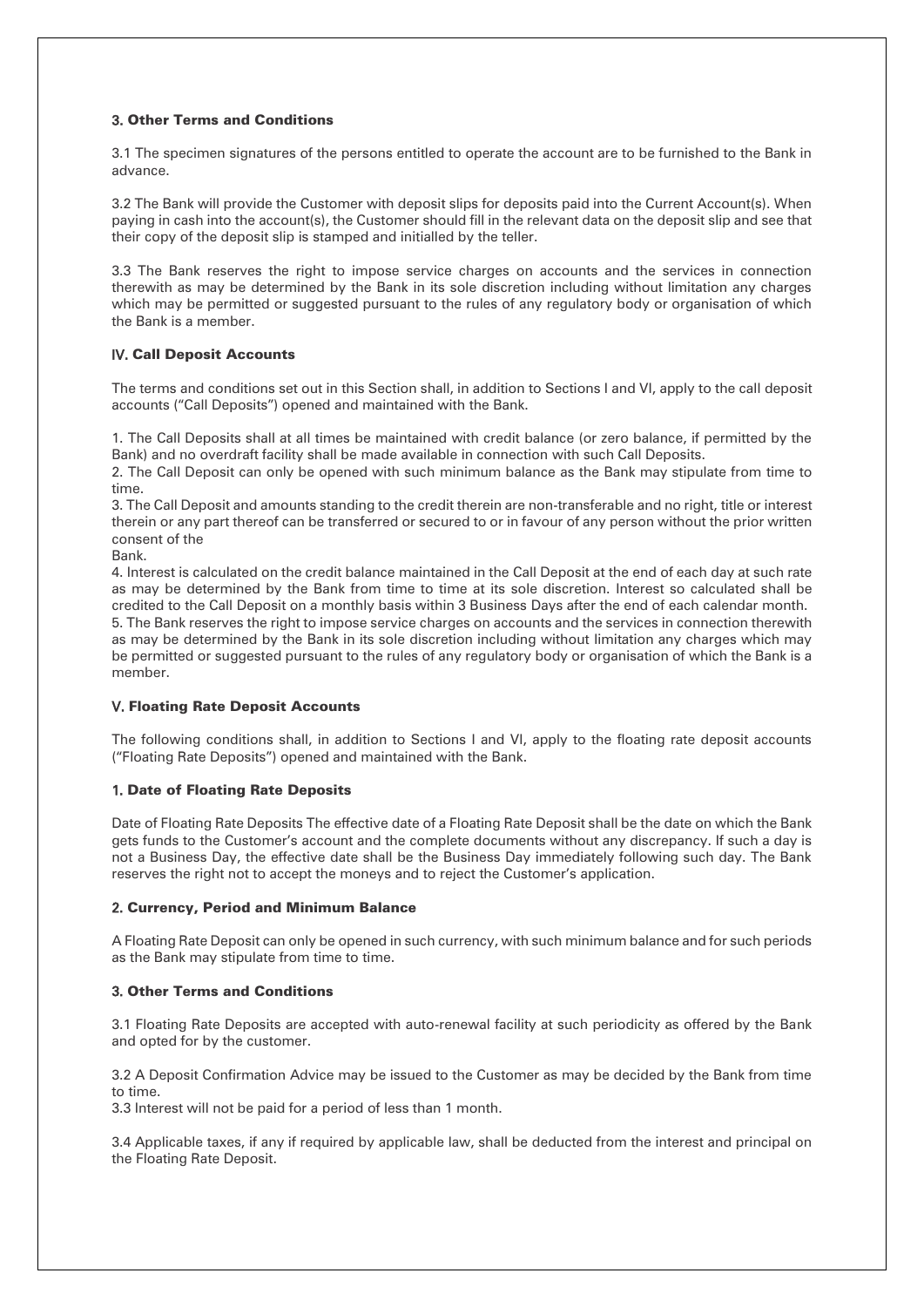3.5 The interest rate applicable to Floating Deposits shall be the interest rate prevailing on the date of booking of such Floating Deposit.

3.6 Interest on the Floating Rate Deposit shall accrue for each Interest Period (as defined below) at the Applicable Rate (as defined below). The rate of interest payable on the Floating Rate Deposit ("Applicable Rate") is the aggregate of:

(a) the "Margin" specified in the relevant application form; and

(b) the "Interest Rate Benchmark" specified in the relevant application form. "Interest Rate Benchmark" or "Interest Benchmark" (as specified in the relevant application, or as otherwise agreed with the Bank from time to time) means the ICE Benchmark Administration Limited's Interest Settlement Rate for the currency of the Floating Rate Deposit (as specified in the relevant application) for:

(a) a one-month period, in case the Interest Rate Benchmark specified in the Application is 1 month LIBOR, or (b) a three-month period, in case the Interest Rate Benchmark specified in the Application is 3 months LIBOR, or

(c) a six-month period, in case the Interest Rate Benchmark specified in the Application is 6 months LIBOR, or (d) a twelve-month period, in case the Interest Rate Benchmark specified in the Application is 12 months LIBOR,

(e) such other period, the Bank provides and the customer agrees to such period being the Interest Rate Benchmark, displayed on the Dow Jones Telerate screen at 11.00 a.m. London time, on the Friday falling immediately prior to the start of each Interest Period (as defined below). If such a Friday is not a day on which banks are open to the general

public for business in London ("London Business Day"), the Interest Rate Benchmark shall be determined as aforesaid with reference to the London Business Day immediately preceding such Friday. If the agreed page is replaced or service ceases to be available, the Bank may specify another page or service displaying the appropriate rate and the Interest Rate Benchmark shall be construed accordingly.

Interest Period for the Floating Rate Deposit shall be for:

(a) one calendar month, in case the Interest Rate Benchmark specified in the form above is 1 month LIBOR; or (b) three calendar months, in case the Interest Rate Benchmark specified in the form above is 3 months LIBOR; or

(c) six calendar months, in case the Interest Rate Benchmark specified in the form above is 6 months LIBOR; or

(d) twelve calendar months, in case the Interest Rate Benchmark specified in the form above is 12 months LIBOR.

(e) such other period, provided the Bank and the customer agree to such period being the Interest Rate Benchmark,

The first "Interest Period" for the Floating Rate Deposit shall start on the effective date of the Floating Rate Deposit. Each successive Interest Period shall start on the date following the last date of the immediately preceding Interest Period.

Where the Interest Rate Benchmark is linked to some other reference rate (other than 1, 3, 6 or 12 months LIBOR), Interest Rate Benchmark and Interest Period shall be as defined by the Bank on a case by case basis. The interest that is accrued on the Floating Rate Deposit shall be payable on maturity, or in case the Bank has offered the Customer the option to receive interest payments either monthly / quarterly / semi-annually / annually / or at such other intervals, then interest shall be payable at such intervals as may be selected by the Customer. Simple interest is paid at the Applicable Rate on the Floating Rate Deposit for Floating Rate Deposits up to a tenor of 12 months. For Floating Rate Deposits of tenor greater than 12 months, interest at the Applicable Rate, if not paid out to the customer, shall be compounded annually. Where periodic interest is payable by the Bank, the Bank shall pay such interest by crediting the same into the Call Deposit the Account of the Customer, unless the Customer has given to the Bank specific prior written instructions to the contrary. Where no such prior instruction is given by the Customer and the Customer also does not maintain a Call Deposit Account with the Bank, the Bank shall open a Call Deposit Account in the name of the Customer, subject to the Terms, and credit interest payments into the new Call Deposit Account. The Customer shall be required to open with the Bank an account in the name of the Customer, subject to the Terms, and credit interest payments into the new account, and the Customer shall promptly execute such agreements / forms and provide and furnish such documents as may be required by the Bank to open such account.

3.7 Maturity instructions should be given in writing to the Bank at the time deposit is made or in respect of renewal or new interest period not less than 15 days before the applicable maturity date of the Floating Rate Deposit, otherwise the Floating Rate Deposit (together with any accrued unpaid interest) will be automatically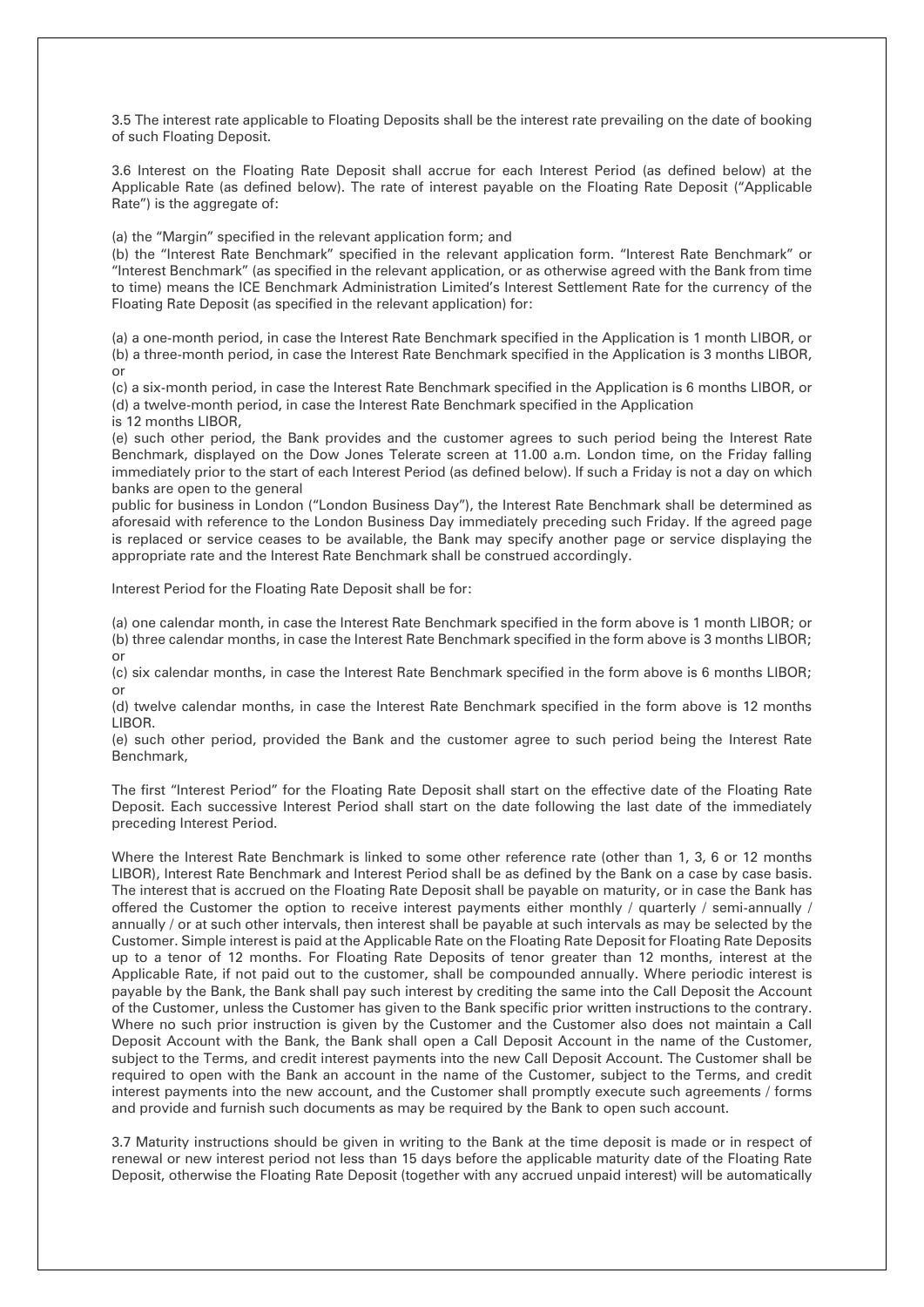rolled over for such period as the Bank may in its discretion determine at the Bank's prevailing rate of interest applicable to deposits of similar tenure with the other terms of the deposit remaining unchanged. or, as the case may be, expiry of the current Interest Period, and for this purpose the Customer shall promptly execute such agreements/forms and provide and furnish such documents as may be required by the Bank;

3.8 Withdrawals (whether wholly or partially) before maturity date may be made only with the Bank's consent and upon such terms regarding payment of interest or otherwise as the Bank may at its absolute discretion impose. In the event of the Bank consenting to part or all of a Floating Rate Deposit being withdrawn before maturity, interest will accrue for such period as may be determined by the Bank in its sole discretion and the Bank may additionally deduct a premature withdrawal fee of an amount as may be decided by the Bank in its discretion. Premature withdrawal in case of joint account would require authorization as per the signing conditions applicable to the Cust ID and no interest shall be payable on any portion of a Floating Rate Deposit which is withdrawn within one month after its effective date.

3.9 If any Floating Rate Deposits in a currency other than US Dollars matures on a day on which banks / financial institutions in either the country of the relevant currency or in South Africa are not open to the general public for business, the Floating Rate Deposit shall be payable on the next succeeding day on which all such banks / financial institutions are so open and interest shall be paid up to but excluding that succeeding day.

3.10 If, in respect to any Floating Rate Deposit, on any relevant date, no Interest Rate Benchmark as mentioned above is observed by the Bank, the Bank will, acting in good faith and in a commercially reasonable manner, determine the relevant benchmark rate and all determinations of the Bank will be binding and conclusive on the Customer.

### VI. Terms and Conditions Governing Remittance services

The following terms and conditions shall govern the remittance service provided by the Bank to the Customer:

1. The Bank may, at its discretion, provide remittance services to the customer in accordance with these Terms (which, together with the remittance registration form any FAQs published by the Bank in respect of the remittance services and any other relevant documentation incorporated by reference into any such document, shall govern the terms and conditions under which the remittance service is provided by the Bank to the customer). The Bank reserves its right to refuse to accept any application without assigning any reason.

2. In order to satisfy Bank's due diligence requirements and compliance with applicable regulations, the Bank may require: (1) independent documentary evidence of the identity of the remitter / ordering customer, and / or of the person to whom the remitter would like to remit funds using the Bank's remittance services ("Beneficiary"); and (2) such other additional documents and / or information that may be required by the Bank and the remittance transaction shall be processed only upon the Bank's satisfaction of the required documents and / or information.

3. The Customer may apply to the Bank to register any Beneficiary as a registered beneficiary ("Registered Beneficiary"), and shall provide to the Bank such information and evidence regarding such Beneficiary as the Bank may from time to time require (including, without limitation, the name and address of the Beneficiary and details of the Beneficiary's bank account(s)), so that funds may be remitted from time to time to such Registered Beneficiary. The Bank may decline to register any Beneficiary, or remove any Beneficiary, as a Registered Beneficiary, and may require further information and evidence from time to time.

4. The Customer shall promptly advise the Bank of any changes to any information which it has provided to the Bank under clause 3 above, and shall maintain and update such information so as to keep it true, accurate, current and complete.

5. The Customer will provide the Bank funds for the principal amount to be remitted, and all fees and charges of the Bank (as notified by the Bank to the Customer), in cash or from cleared funds held in a bank account with the Bank, or in such other method as the Bank may agree, and the Bank may charge all such amounts to the Customer's Account with the Bank. The Bank will arrange for funds to be transmitted only after the Bank has received cleared funds and have deducted the appropriate fees and charges and if the Bank determines that the Customer does not have sufficient funds, the Bank may in its absolute discretion cancel the requested remittance and shall not bear any responsibility and liability in respect thereof. 6. The payment modes provided by the Bank, together with details of charges and value dates, are provided in the schedule of charges and at the branch. In case of any discrepancy between the charges as provided in these documents, the charges as mentioned in schedule of charges will prevail.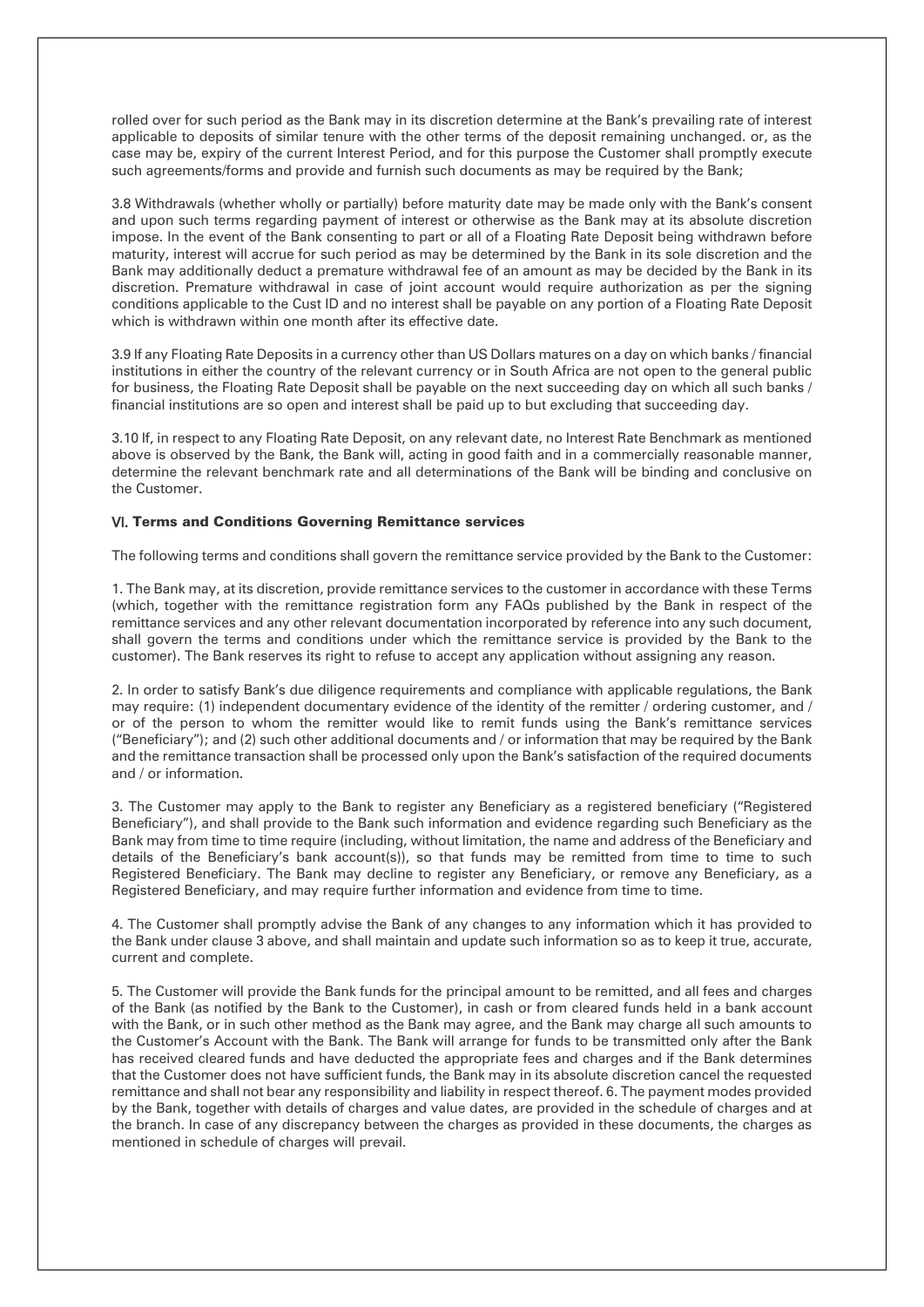7. The exchange rate to be applied to the transaction will depend on the payment method chosen by the Customer. The details of the application of the exchange rate along with the modes of disbursal, will be provided on request.

8. Payment of the transferred funds is subject to the rules and regulations of the country where the payment is to be made. In view of the prevalence of exchange restrictions in some countries, the liability of the Bank with respect to the payment of the transferred funds shall not exceed in any case the extent to which payment is allowed in the currency in which the transferred funds are to be sent under any government or other restrictions existing in the place of payment or principal

financial centre of the relevant currency or in the case of the Euro, the European Union or any of its member countries, at the time the payment instructions are received or are to be carried out.

8. Neither the Bank nor its correspondents or agents shall be liable for any delay or loss caused by or as a result of any act or order of any government or government agency or the failure of any clearing, settlement or payment system or

statute, regulation or any other causes whatsoever.

9. The Bank may take its customary steps for the remittance according to these Terms. In so doing, the Bank shall be free on behalf of the customer to remit or procure the remitting of funds by mail, telex, cable, SWIFT or any other means as it deems fit and to make use of any correspondent, sub-agent or other agency but in no case will the Bank or any of its correspondents or agents be liable for mutilation, interruptions, omissions, errors or delays occurring in the electronic

transmission, wire, cable or mails, or on the part of any postal authority, telegraph, cable or wireless company, or any employee of such authority or through any other cause. The Bank through its correspondents or agents or otherwise may send any message relative to this transfer in explicit language, code or cipher.

10. The Bank shall not be liable for any errors, negligence, defaults, actions, or omissions, of any correspondent, sub-agent or other agent or of their employees.

11. Currency other than that of the country to which the remittance is made shall be payable to the Registered Beneficiary in the currency of the said country at the buying rate of the Bank, its correspondents or agents unless the Bank, the

Registered Beneficiary by arrangement with the paying correspondent or agent obtains payment in some other currency upon paying all charges of the Bank's correspondent or agent in connection therewith.

12. If the details of the parties bearing charges of the Bank or the agent bank are not indicated, the Bank's charges will be borne by the Customer and agent bank charges will be borne by the Registered Beneficiary.

13. Unless it is otherwise expressly and specifically agreed in writing, the Bank may at its discretion convert into foreign values the funds received from the Customer at the rate as determined by the Bank at its discretion on the day such funds

are received. The Bank's statement in writing that it has effected such conversion shall be conclusive.

14. In the event a refund from the Bank of the amount of the transferred funds is desired, such refund shall be made, at the Bank's discretion, to or from the Customer, at the prevailing buying rate for the currency in question (as determined by the Bank) less all costs, charges, expenses and interest (where applicable), provided that (i) none of the events specified in clause 15 below have occurred in respect of the currency in question, and (ii) the Bank is in possession of the funds for which the payment instruction was issued, free from any exchange or other restrictions.

15. The Bank shall have no responsibility for or liability to the Customer or any other person whatsoever for any diminution in the value of funds due to taxes or depreciation or for the unavailability of such funds due to restrictions on convertibility, requisitions, involuntary transfers, distrains of any character, exercise of governmental or military powers, wars, strikes or other causes beyond the Bank's control. In addition, (i) if the currency's country of origin restricts availability, credit or transfers of such funds, the Bank will have no obligation whatsoever to pay the funds, whether by way of draft or cash or by any other means in the relevant currency or any other currency and (ii) in the event of any matter related to EMU (European Economy and Monetary Union) (including but not limited to the disbanding of EMU, the withdrawal of one or more participating states form EMU or any change in the composition of participating states) which restricts availability, credit or transfers of the Euro or otherwise makes it impossible or impracticable for the bank to perform its obligations in respect of Euro funds, the Bank will have no obligation to pay the funds, whether by way of draft or cash or by any other means in the relevant currency or any other currency.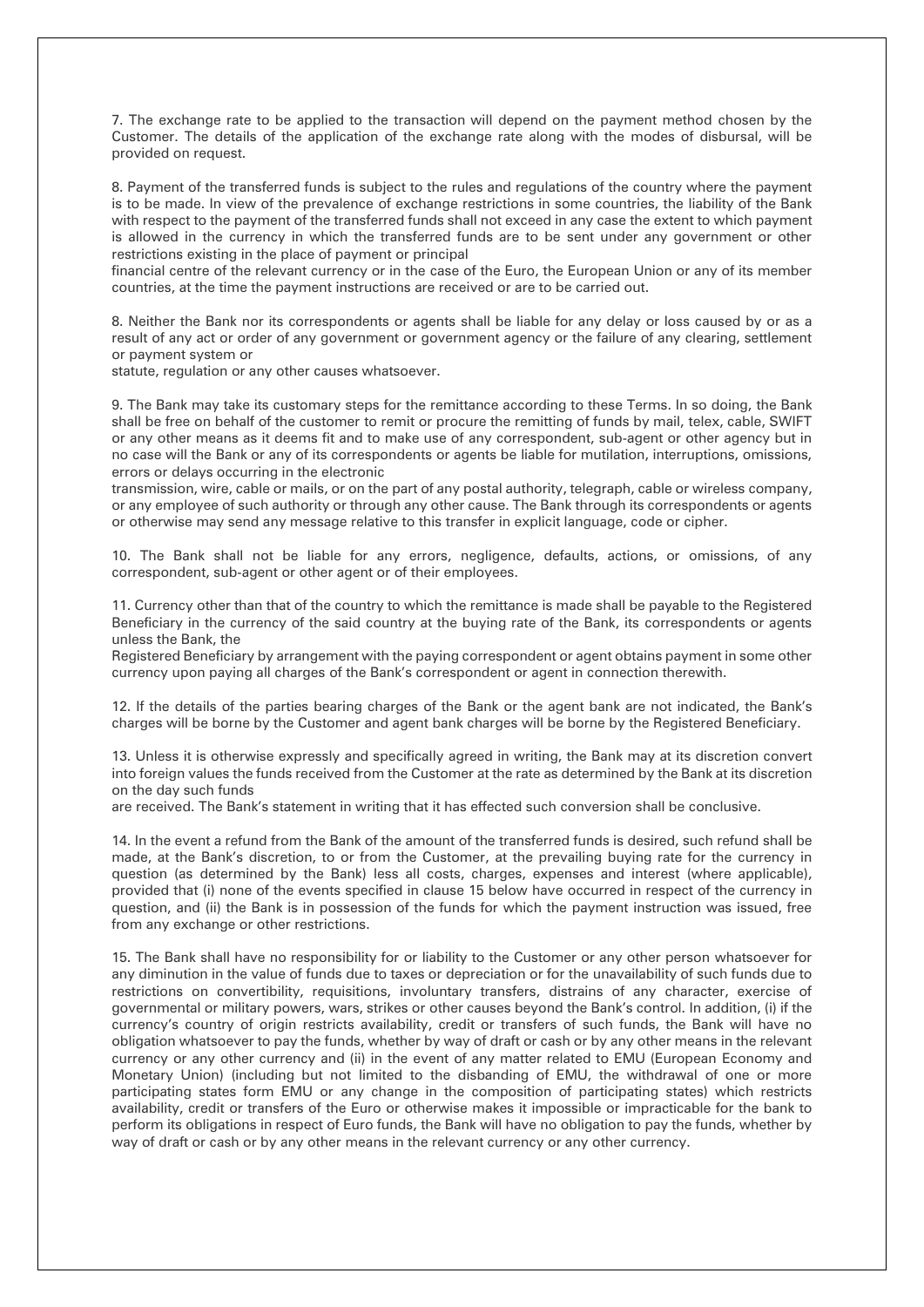16. The Customer consents to the Bank, its officials, employees, correspondents and agents disclosing any information regarding the Customer's particulars, any application for remittance services or the subject matter thereof, and the applicant's accounts and affairs as the Bank shall deem appropriate or as may be required by law or any regulatory governmental body or agency for the purpose of any investigations relating to any money transfer applied for by the Customer and / or any transaction connected therewith or if the Bank otherwise believes that disclosure may help to combat fraud, money laundering offences or other criminal activity.

17. While the Bank will make all reasonable endeavours to meet any time schedule indicated to the Customer, the Bank is not responsible or liable for any loss or damage suffered due to any delays in executing or failure to execute the Customer's instructions or the requested transfer due to any reason beyond the Bank's reasonable control whatsoever including failure of operational or any requirement of law.

18. The Bank's remittance services or any instructions for use of such services should not be construed as advice and the customer is advised to obtain independent financial advice in this regard prior to taking any decisions. Further, in making remittance services available the Bank should not, in any way, be considered as soliciting or encouraging the customer to enter into any such transaction.

19. In the event that a Registered Beneficiary requires the funds to be redirected to another account / location, the Bank may decline to do so, or may agree to do so only upon the payment of additional charges and will only remit the funds so far as practicable when such additional charges have been cleared. The Bank may also charge for any additional services required by the Registered Beneficiary.

20. The Customer will not be entitled to receive any interest on the funds being transferred while sums are in the course of being transferred.

21. The Customer acknowledges and agrees that the Bank has no control over when other financial institutions may make cleared funds available for a Registered Beneficiary's use and the Bank shall not be responsible for any delay or default on the part of any such financial institution. The disbursal of funds into a Registered Beneficiaries account may be subject to the regulations of the Registered Beneficiaries' country and the Bank will not be responsible or liable for the same.

22. If the Bank is unable to credit a Registered Beneficiary's account the Bank may notify the customer by post or e-mail to the address given by the customer or to the telephone number the Customer may have given to the Bank.

23. Where the Bank discovers that a transfer would result in a deficit in the Customer's Account balance with the Bank, the Bank shall have the right to reverse / cancel such transfer.

24. If the Customer asks the Bank to cancel a requested transfer the Bank shall try to do so on a best efforts basis (while not being under an obligation), but shall not be liable if for any reason it is unable to cancel the transfer. The Bank will charge a cancellation charge for any cancellation.

25. Encashment of a remittance is subject to the rules and regulations of the country where encashment is to be made. Neither the bank nor its correspondents or agents shall be liable for any loss or delay caused by any such rules and regulation.

26. The Bank reserves the right to select agent/ correspondent to effect the remittance to place where the Bank is not established.

27. The Bank shall not process any transfer that shall relates to an entity on a Sanctions list.

28. All charges / commission outside South Africa are for beneficiary's account unless specified.

29. The Bank reserves the right to revise the telegraphic transfer charges from time to time without prior notice.

30. The Bank will impose a service charge on unsuccessful applications due to insufficient funds in the Account of the applicant.

31. The Customer irrevocably consents to the Bank disclosing to any party any information relating to its Account and/or any transaction as may be required by general law, legislation or regulation for the purpose of effecting the transaction required herein.